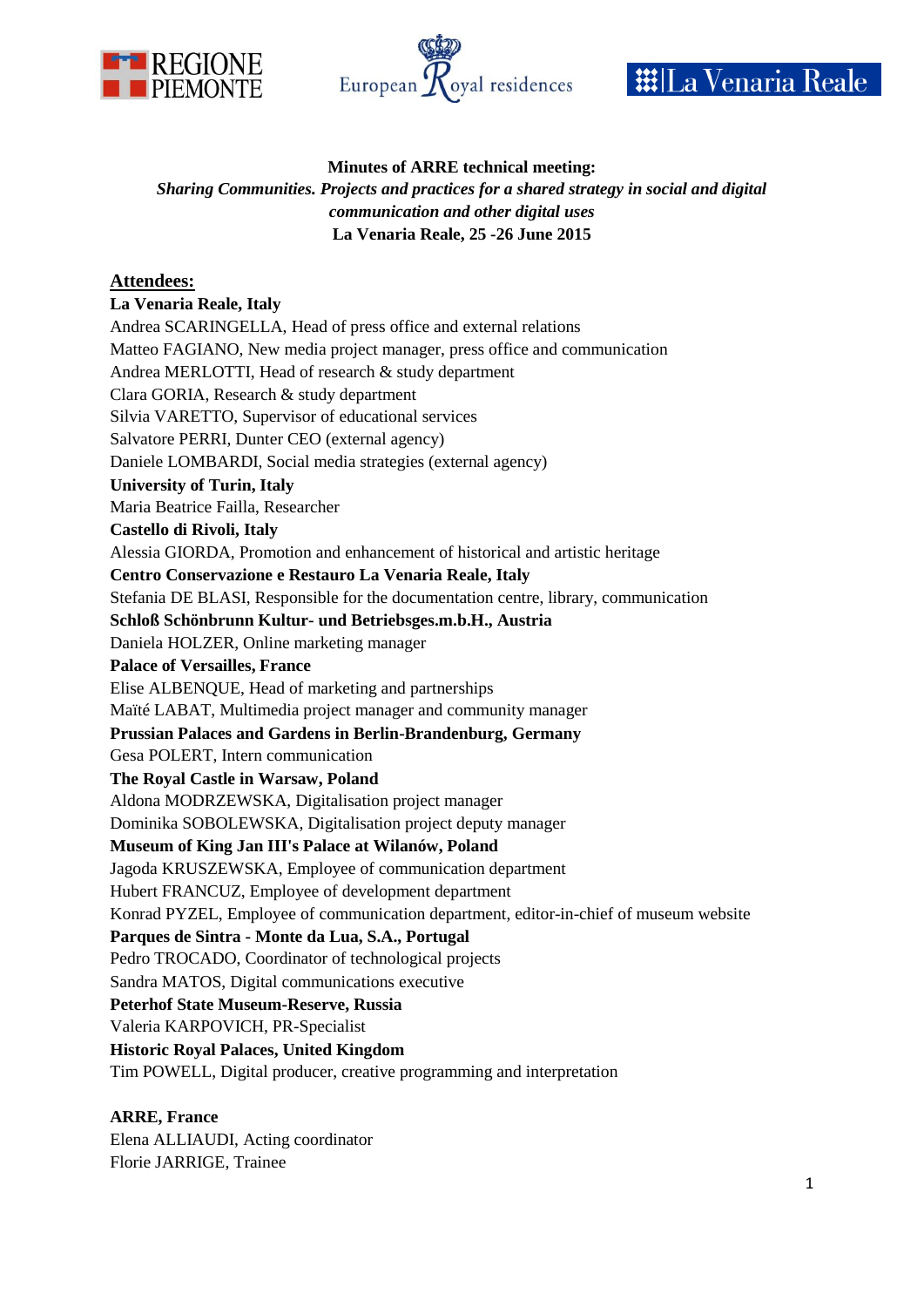# **Thursday 25 June**

| 9.30  | Opening of the meeting                                       | Paola Zini            |
|-------|--------------------------------------------------------------|-----------------------|
|       | Introduction                                                 | Andrea Merlotti       |
| 9:45  | Summary of questionnaire answers and introduction to         | Elena Alliaudi        |
|       | Creative Europe ARRE project                                 |                       |
| 10.00 | La Venaria Reale, social media and digital communication -   | Matteo Fagiano        |
|       | proposal for sharing communities                             | Andrea Scaringella    |
|       | Connecting with visitors: which strategy for which public    |                       |
| 10:20 | "Passage to knowledge" and sharing knowledge                 | Konrad Pyzel          |
|       |                                                              | Jagoda Kruszewska     |
|       |                                                              | <b>Hubert Frankuz</b> |
| 10:40 | Digitalize your collection: key challenges for digitalized   | Aldona Modrzewska     |
|       | museums and Digital strategies for educational activities or | DominikaSobolewska    |
|       | to attract young/teenagers                                   |                       |
|       |                                                              |                       |
| 11:00 | <b>Break</b>                                                 |                       |
|       |                                                              |                       |
| 11:20 | Social media and digital strategies for Chinese visitors     | Elise Albenque        |
| 11:50 | Discussion: Challenges of advertising companies              | Matteo Fagiano        |
|       |                                                              | Salvatore Perri       |
|       |                                                              | Daniele Lombardi      |
|       | The power of storytelling for Royal Residences               |                       |
| 14:00 | R&D approach: digital strategies as a way of allowing        | <b>Tim Powell</b>     |
|       | visitors to experience history                               |                       |
| 14:20 | Adapting content to visitor profiles, the example of Fala    | Pedro Trocado         |
|       | Conmigo app                                                  | Sandra Matos          |
| 14:40 | Residences of the future: storytelling, in times of          | Daniela Holzer        |
|       | technological and social change                              |                       |
| 15:00 | Communicating cultural heritage: words, images and digital   | Clara Goria           |
|       | technologies. The case of Storify                            | SilviaVaretto         |
|       |                                                              | Salvatore Perri       |
|       | "La vita delle opere": an experimental app for Venaria       | Stefania De Blasi     |
|       | Reale. A slow digital experience for the History of          | Maria Beatrice Failla |
|       | <b>Conservation in Residences</b>                            |                       |
| 15:30 | <b>Break</b>                                                 |                       |
| 15:50 | Discussion: Your Google projects                             | Moderator: Maïté      |
|       |                                                              | Labat                 |
| 16:20 | Questions and conclusions of the day                         | All                   |
|       |                                                              |                       |

16:30 Between history and entertainment: Introduction by Domenico De Gaetano of *"Peopling the Palaces at Venaria Reale, video-installations by Peter Greenaway"*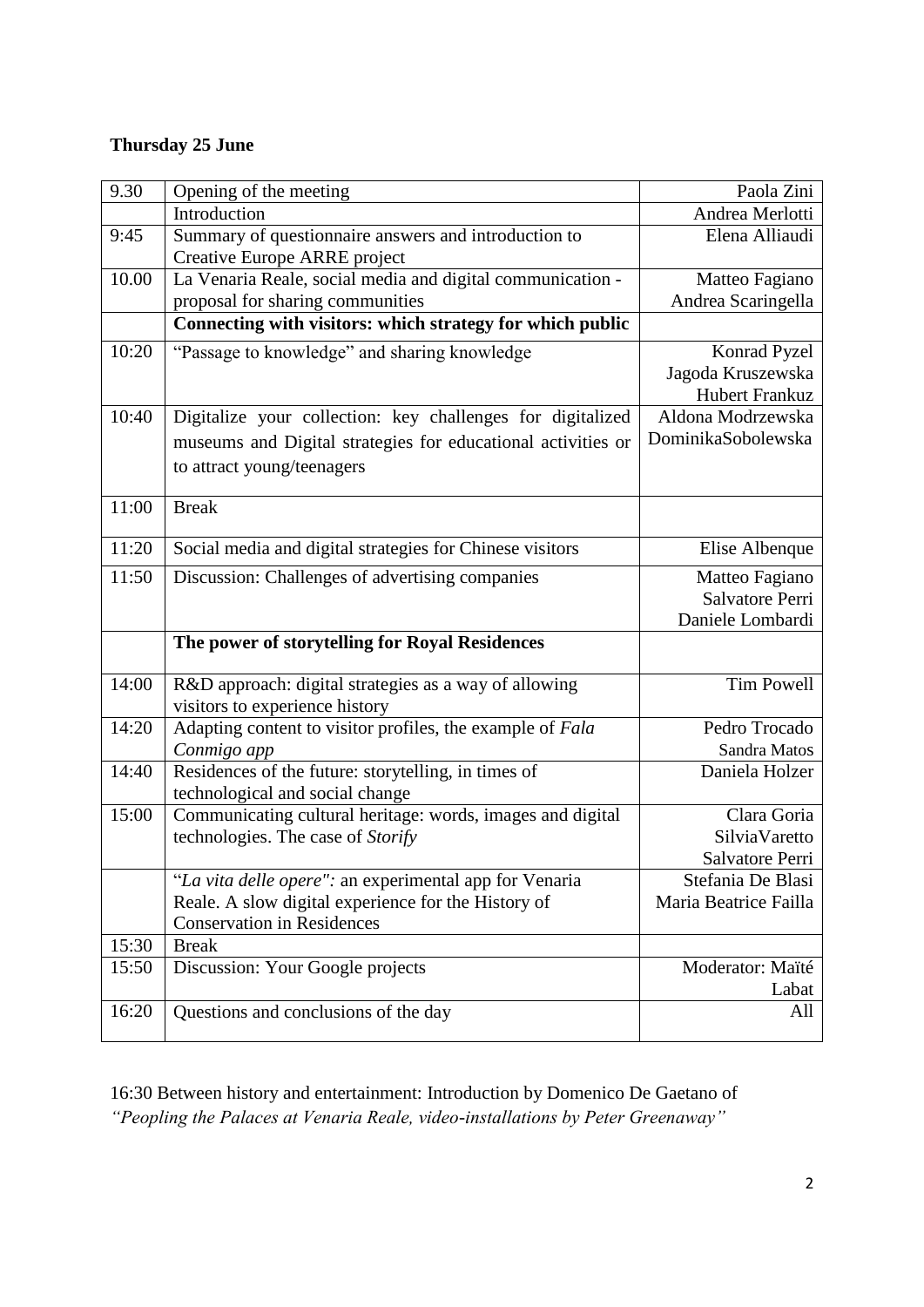## **Friday 26 June**

| 10:00 | <b>Knowing and sharing our public</b>                          | Moderator: Daniela |
|-------|----------------------------------------------------------------|--------------------|
|       | Digital strategies to improve knowledge of our public, collect | Holzer             |
|       | data and increase value                                        |                    |
|       |                                                                |                    |
| 10:30 | Monitoring: digital platforms to improve the knowledge of      | Pedro Trocado      |
|       | audiences, monitor and analyse social media comments and to    | Sandra Matos       |
|       | measure the impact of campaigns and crises                     |                    |
|       |                                                                |                    |
| 11:00 | <b>Break</b>                                                   |                    |
| 11:30 | Discussion: How to manage an e-reputation? The role of opinion | Tim Powell         |
|       | leaders, blogs, Wikipedia.                                     |                    |
| 12:00 | The Peterhof State Museum-Reserve. The first steps towards     | Valeria Karpovich  |
|       | a successful social media presence                             |                    |
| 12:15 | Questions and discussions                                      | All                |
| 14:00 | <b>Workshop: projects for sharing communities</b>              | Moderator:         |
|       | How could ARRE members share their public and create a         | Elise Albenque     |
|       | common database?                                               | Matteo Fagiano     |
|       | How can we promote other residences, their programs and        |                    |
|       | their activities to our public?                                |                    |
|       | How can we support each other in our digital communication     |                    |
|       | activities?                                                    |                    |

# **Thursday 25th June**

# **Paola Zini, President of La Venaria Reale**

La Venaria Reale was born in 2007 after 8 years of restoration works and it represents one of the biggest restorations in Europe. In spite of being one of the most popular cultural sites in Italy, the institution in very young and thus it is very important for us to share experiences and proposals with other European residences, which could be also interesting for other institutions of Torino and Piedmont area.

#### **Introduction –Andrea Merlotti - Director of the research canter of Venaria Reale**

During the technical meeting on the issue of scientific research, that took place last November in Versailles, I discussed with my French, Russian and Polish colleagues the importance of defining what a royal residence versus a museum is. We found a definition that we all share. Over the years many museums have established very clear definitions also from the legal point of view, however, it is not the same for our residences. In many European countries, the difference between residences and museums is quite blurred and sometimes residences became museums (like Palazzo Pitti in Italy). To handle the question we launched a 3 years project that will define what a residence is exactly.

Afterwards, we will focus on analysing the use of storytelling in our residences. In fact, one of the approaches in defining what residences are is also to understand what story we tell and how this *storytelling* has evolved in last years. Today, storytelling and residence definitions are very important especially if we think of how we communicate our common heritage. This is the reason why cooperation between researchers and communicators is essential and I hope that this day will represent the beginning of this cooperation for a common goal.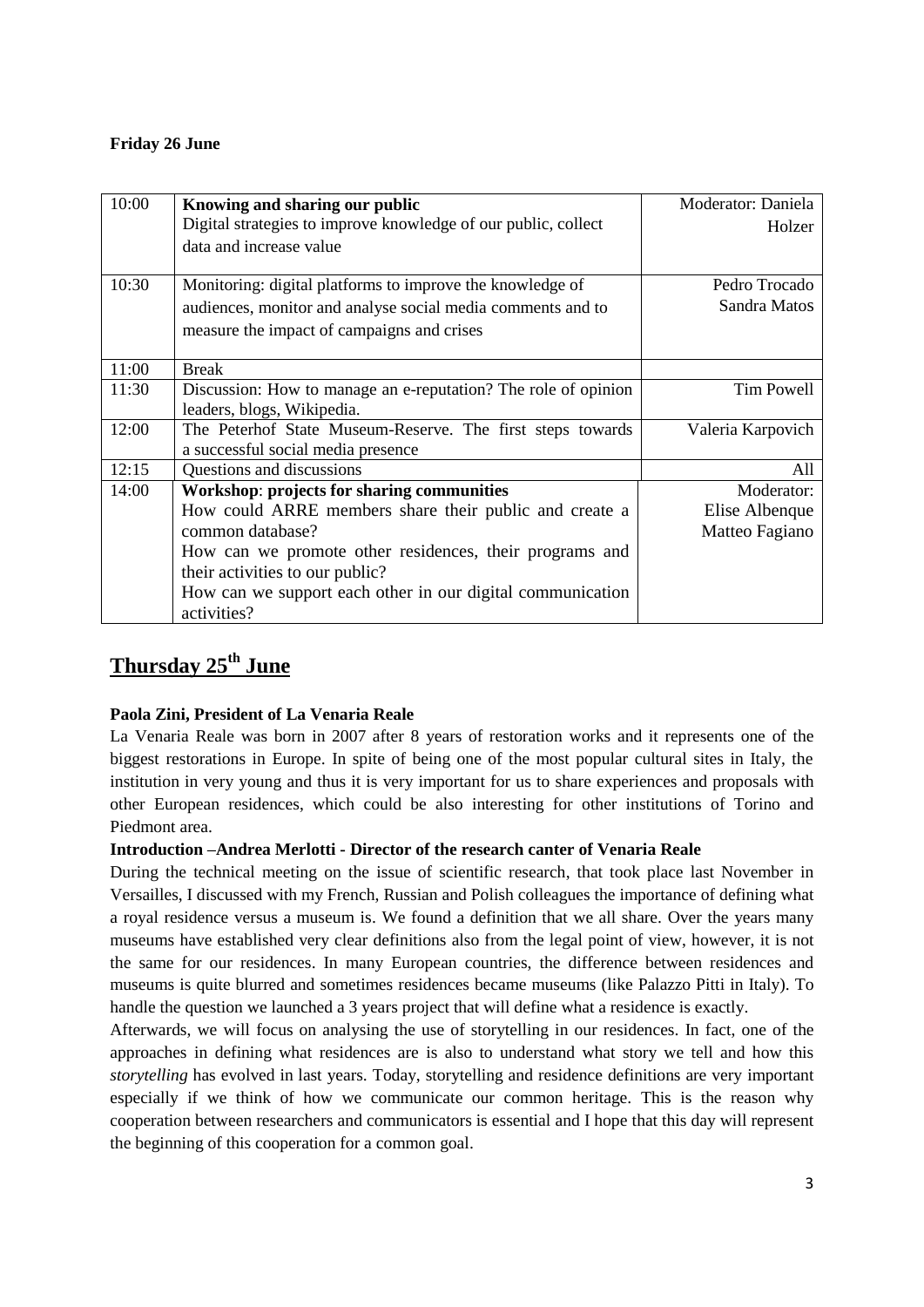## **Elena Alliaudi – acting coordinator ARRE**

The mission of the Association of European Royal Residences is to develop the existing network of professionals working in European Palace-Museums by providing a context in which they can analyse and share practices and experiences.

We do this by organizing regular meetings on general and specific technical themes, by facilitating international mobility between sites, running exchange programs and creating common tools.

This is the second technical meeting about digital strategy. The first one was in Gödöllö in 2013 and it focused on the digital practices of residences, especially in the field of Communication and Social Media.

This technical meeting is a strategy meeting and it aims to encourage residences to go ahead in this field and share their best practices. The goal is to understand which is the best way to obtain and keep audiences and we will look at it from the point of view of digital strategies by:

- 1) Identifying what is the most appropriate strategy for different types of public such as young visitors or foreign visitors. *[Part I - Connecting with visitors: which strategy for which public]*
- 2) Knowing how we can share experiences in the field of storytelling, how we can tell our story beyond traditional methods (guided tour, audio guide…). *[Part II - the power of storytelling of Royal Residences]*
- 3) Understanding and knowing our visitors and their expectations in order to offer them a more appropriate experience of the Museums. *[Part III -]*

As a result of this first technical meeting on web and social media, we hope to create the opportunity to work together in a workshop called: projects for sharing communities.

#### ARRE Creative Europe project

This meeting will also serve to introduce the topic of the project that ARRE is preparing for the Creative Europe Call (deadline next October) that aims to bring professionals from different fields together to work in cooperation. Furthermore, it will be a unique opportunity to create a common innovative digital tool and to develop a strong international and collaborative spirit.

With the cooperation of researchers, experts on sociology and other experts in the field of tourism and cultural marketing, the project will bring to all of us new skills and a better understanding of the target audience of the European Residences.

The idea is to imagine and create an innovative digital platform that will enable members of our network to:

- Share communities (by providing, for instance, a link of all ERR social media pages, comments etc.),
- Experiment new forms of involvement through digital media
- Improve visitor experience

This digital tool may also be used as an exchange platform between professionals of European Royal Residences (experience, jobs, projects etc.).

It will be a long project of more than 3 and a half years to enhance professional skills, to compare and share experiences through international work sessions, and to strengthen our skills through mobility grants and training courses. I am sure that this TM will be the first step towards this strong collaboration.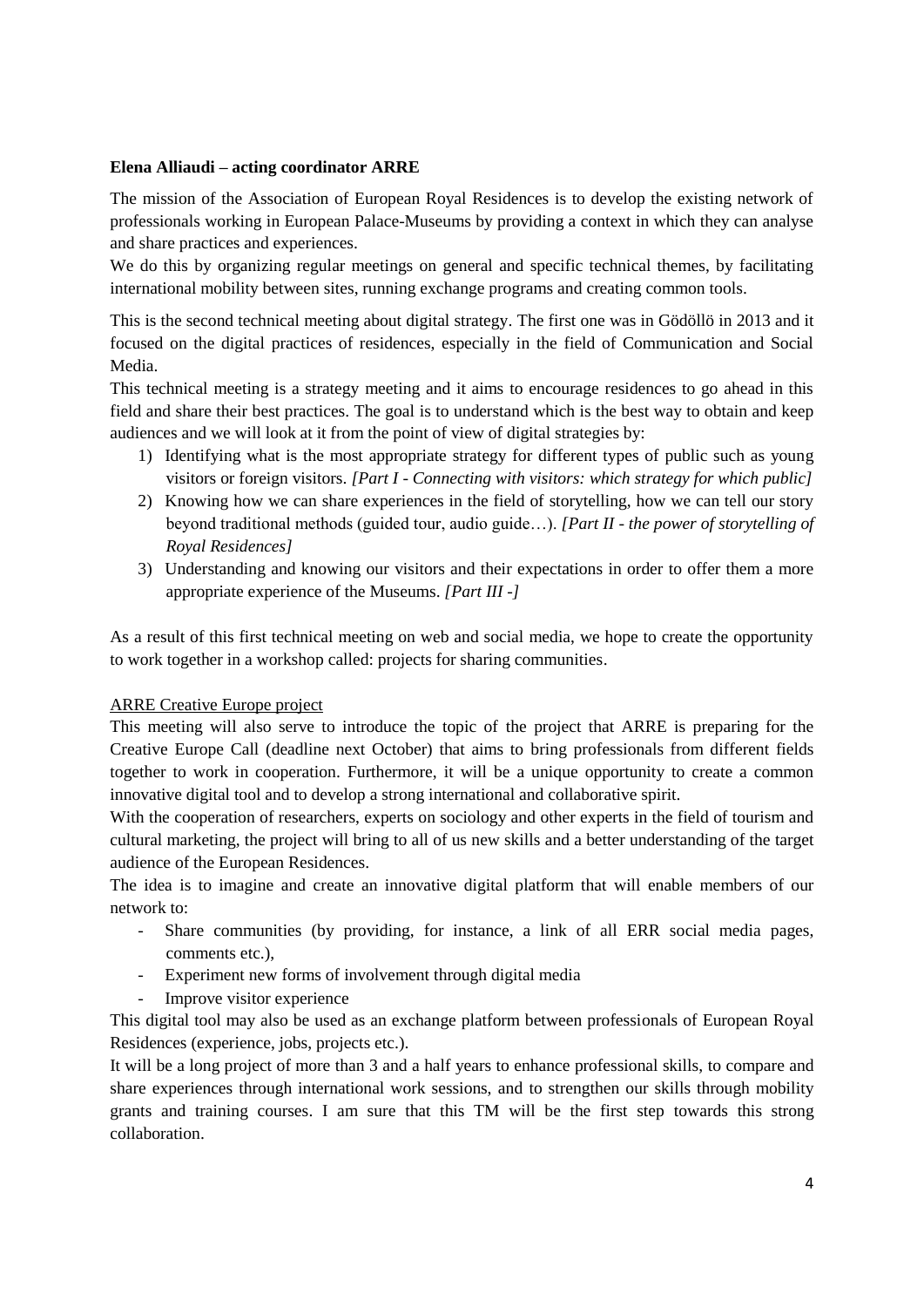#### Consorzio di Valorizzazione Culturale "La Venaria Reale", Italy

Andrea Scaringella, head of the communication department

The Reggia was inaugurated and opened for the first time to the public in October 2007 after 8 years of restoration, the largest restoration project in Europe in the field of cultural heritage. Before its restoration, Venaria was not known at all. Neither as a monument, nor as a tourist site and no more by foreign tourists than by Italians. Even Turin residents and Piedmontese people did not know much about La Venaria Reale.

Since this opening we have worked a lot in terms of promotion and communication when the restoration was in progress, for the opening, and also during the following years to support and accompany various events that we organise. Those events are good opportunities to communicate the whole Venaria concept. Since then, the Reggia has organized 33 exhibitions and 3 000 events with a great deal of success and has attracted around 800 000 visitor per year.

According to a recent statistical survey based on social media, La Venaria Reale is the best-liked Italian monument for foreign tourists. When it opened, the communication was based on traditional systems (faxes, website, email etc.) and conventional media (press, media etc.).

Digital changes, for instance, the potential of web 2.0 and social media, make the work more exciting and intriguing in terms of reputation, sharing visitor experience and opinion.

We are now on the edge of moving from communication to the visitor to communication with the visitor.

#### **Social media and digital strategy, a short historical overview**

Matteo Fagiano, social media manager

Social media activities at La Venaria Reale started in 2009, but only in 2011 was social network management given to the Communication and Press Office. Since 2013, the Press Office has worked to stabilise and increase the presence of the Reggia on social media and has created new social media with good success. Nevertheless, we have realized that we needed to change our way of thinking and our director has also understood the importance of this media. Therefore has decided to invest money in this field.

In 2014, La Venaria Reale started a partnership with a special agency called Dunter (for the management and the reorganization of platforms, content, languages etc.), which aims to:

- Build a long-term social media strategy
- Implement social media platforms
- Identify the best way to manage editorial activities
- Define a style, language and a unique and original feeling
- Expand our community by increasing numbers and engagement
- Position the brand at the top of the list nationally and internationally.

Strategy, methodology and plan: our strategy is planned to ensure our presence on existing social networks, to open new profiles, to ensure the use of each social media according to particularities and languages and to target advertising activities.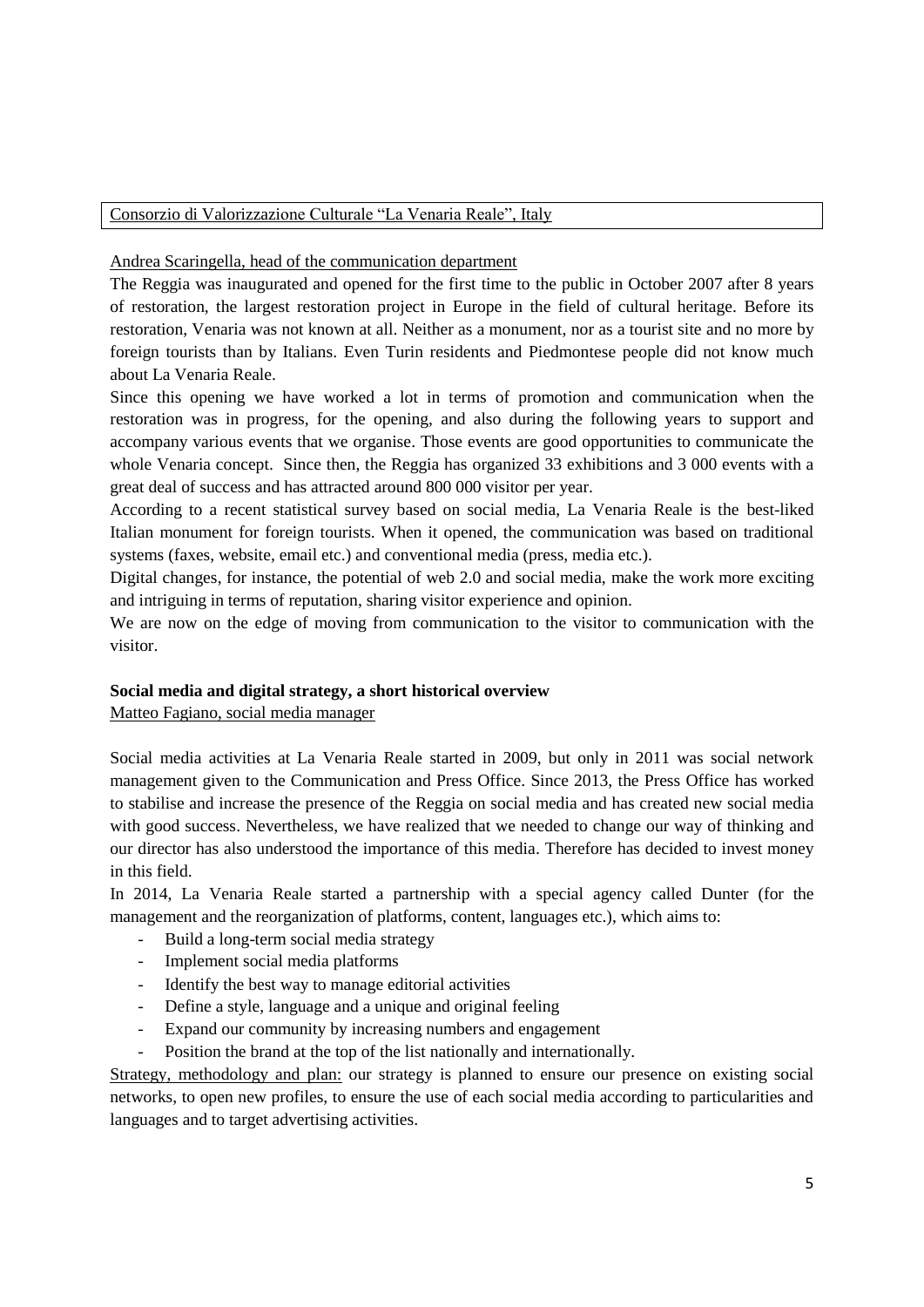We created a System to facilitate collaboration with all our staff. Everyone can participate in a united and efficient communication system. Our strategy has three pillars:

- Multi-channel (events, web, online and offline advertising)
- Multimedia (text, video, photo, viral activities, graphics etc.)
- Timing (such as on-going activities with a specific target.)

To explore the potential of each type of social media we differentiate the activity on the basis of the used tools. We work on general social media (Facebook, Twitter, Google+ etc.), geolocation, social rating platforms (four square; trip advisor etc.) and photo/video platforms (YouTube, Instagram).

Everyday activities are managed according to daily and monthly editorial schedules that we share and that offer a long-term vision.

Over the 15 months of activity with this new approach, the result is a remarkable growth of our presence on social media with 74 513 Likes on Facebook, and 8 737 Followers on Twitter. We are investing extensively in Facebook, Twitter, Google + (thanks to the collaboration with Google) and in Instagram because we believe that those social media are very important. These are the main platforms to promote the image of the Reggia with a mix of entertainment and information in the same flow which the users can perceive.

Our storytelling approach is based on 3 categories of content:

- The Reggia = architecture, location, history, garden, curious facts and highlights to present the distinctive features of the Reggia to attract the public and encourage loyalty
- The calendar = inform about exhibitions and events Tourist Information = to inform the public and provide tourist information (opening time, bookshops etc.)

Concerning YouTube, we have recently reorganised our presence in a more detailed way to ensure greater accuracy and the management of a playlist running on a daily basis. The challenge is that we need an original and a good quality video playing constantly on YouTube. Unfortunately, making good videos is very expensive. This is a difficulty that you may have also experienced.

On Instagram we set up activities to create more interaction with other social media and to publish powerful pictures to celebrate the wonder of the place. Moreover, we involve the public in our activities by showing pictures taken by our visitors.

Flickr is a social platform more specifically designed for professional photographers. We reorganized our presence on Flickr by creating a new group, which aims to involve users who could provide good quality pictures of the Reggia.

I would also like to discuss briefly our advertising campaigns. We invest quite a lot in these activities on the main platforms (Facebook, Twitter, Google...).

We are also very careful to be present at all important social events that attract a large public such as Museum Week (2014, 2015), to interact with other museums in Italy and in Europe, and also to engage visitors in online activities trying to communicate about the Reggia in a new and fresh way.

We are proud of the event conceived by the New-York-based photographer Dave Krugman, who organised a creative digital movement with Instagram users who presented museums while they were closed and empty. On 28 February this year we organized the first empty event here at the Reggia called *#EmptyReggia.* We invited 8 professionals who took beautiful pictures that were admired and shared by our community. This event is also organized by the Metropolitan Museum of NY, the Royal Opera House in London and the Tate Modern.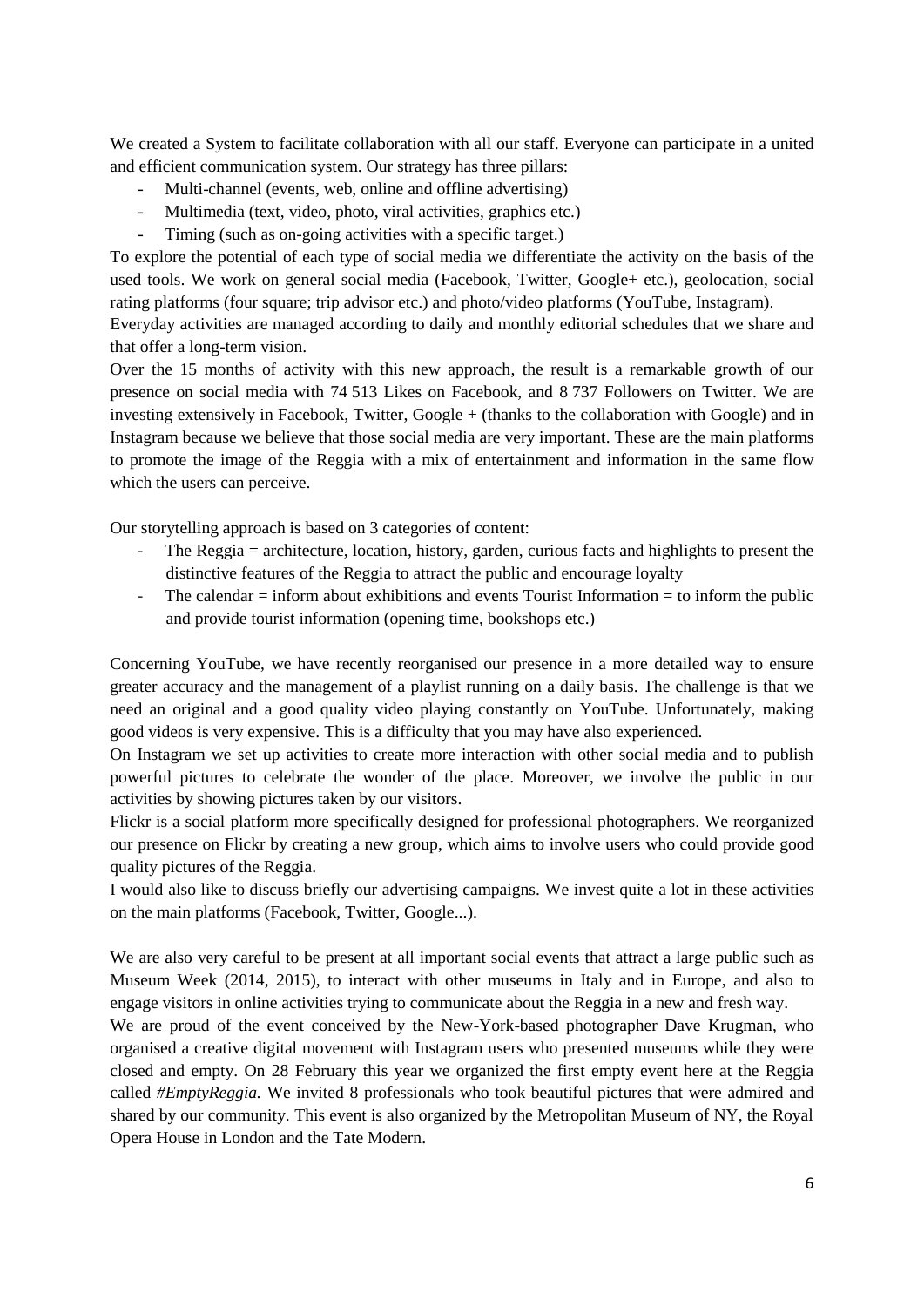For us it is important to have good coordination between social activities and the conventional press office. Today, everything is preceded by a hashtag; it is very important to make things sound interesting and to attract attention to the link with press activities.

In addition to social media activities, we are preparing an *app* with *beacon* technology to visit the Reggia and the Gardens and the objective is to exploit the communication as well as the marketing potential of this kind of app.

We are running an innovative school project based on the use of social media as a tool for visiting the Reggia. It is also very useful to generate "storytelling" on the part of students themselves.

For a couple of years we have been present on Google Art Project (paintings from the collection, a map on street view, an interior view, and Gigapixel images).

We hope that this meeting will be the beginning of our collaboration, and that it will not only allow us to share our experience, to help us grow and to keep up to speed, but also to be able to turn ARRE into a sort of instrument of collaboration and into a single platform that we can share together and which will make us feel like a unique entity.

Our proposal for sharing communities is trying to focus on things that we can do together like:

- Create a professional Facebook group addressed to all communication and marketing professionals of the network. As such, we could discuss on a daily basis, share experiences, projects and best cases, and maybe plan out common projects and inform each other of events like the #empty. We may organise such events together in different residences in Europe.
- Create an ARRE dedicated #FF (Follow Friday) so that every member can promote the activities of other residences on his Twitter account with tips and advice to share with the public: inform audiences of what other residences do.
- Design a social wall that can be used as an aggregator of content published by ARRE members, maybe by identifying a common hashtag under which we could type all the messages that we want to share with our community. This would open up an on-going flow of information and communication to share our communities.

# **Part I** - **Connecting with visitors: which strategy for which public**

Museum of King Jan III's Palace at Wilanów, Poland

#### *"Passage to Knowledge"* **and the sharing of knowledge** Konrad Pyzel, Department of communications

The website "Passage to Knowledge" is part of a project that the Museum of King Jan III's Palace at Wilanów has developed with European funding in the field of conservation. It is a source of information mainly for scientific professionals, but also for the general public. The quality of the scientific articles is certified by the museum's brand. About 100 scientists and experts and 3 000 scientific articles contribute to enrich the historical and cultural content of the website.

Articles focus on the Baroque period and stories about inhabitants of Poland in the 16th-19th centuries, significant events, everyday life, court fashion, etc. We have a complex and highly developed search engine with about 12 000 categorised tags, but we also have a normal search engine for the layman. Finding the right article is easy and they are well referenced on Google.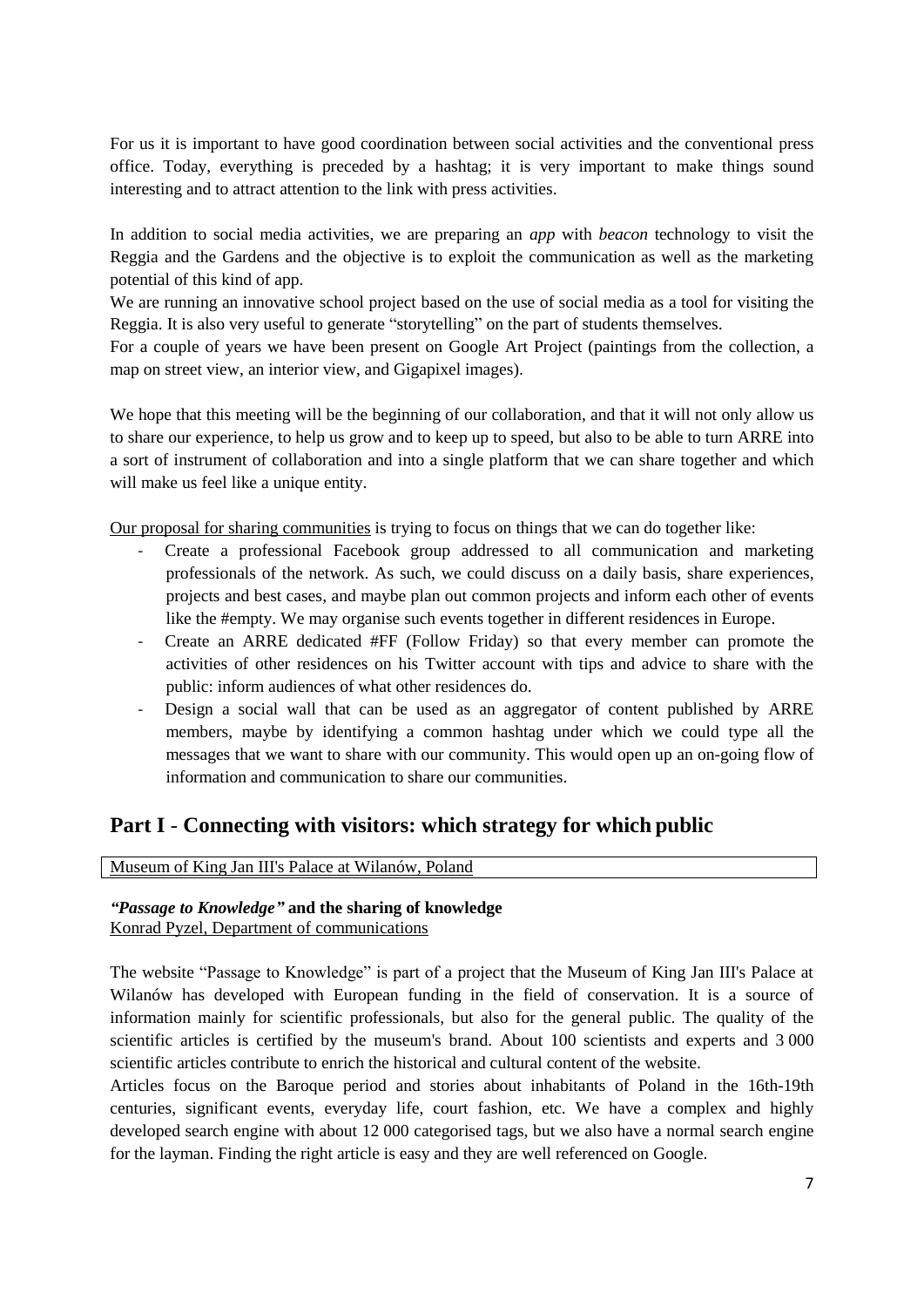10-15% of the articles are translated into English and available to a European public. This website is important because it creates links between Polish Scientists with scientists from the whole of Europe.

In order to know more about the most consulted topics we looked at the statistics and noticed that the average consultation time is around 5 min and the most popular topics are linked to educational programs. The first version of the website was launched 5 years ago and needed some improvements that were made possible by European funding we obtained.

It is quite interesting to highlight what the most popular topics are according to our audience. For example, last year was the 600th anniversary of the Ottoman-Polish relationship and people's interest in it is quite visible, thus, it helps us to understand our audience. What is also interesting is that we can observe links between the topics on our website and those being studied in schools on the basis of students' research.

The website is mainly a scientific website and that is why we can find only articles and no multimedia or film ads. Today, in order to improve this tool, we think it would be useful to have easier access with simpler design and a more visible search engine. The new design will incorporate a horizontal view to be more accessible for touch screens and to look like a traditional book. The new version of "Passage to Knowledge" will be launched in August, however, we are still working on it and on the English version.

## **Mobile applications "Blessing or Curse"**

#### Hubert Frankuz, Department of development

I'm responsible for launching new projects (such as mobile apps and all the technical projects) and I'm speaking on behalf of my team of 4 people working on the development of communications.

I chose a topic for today thinking more about the process than the product itself. What I want to share with you is how we work and why we think that this is a good example of how to work with technologies.

The title of my presentation is "Blessing or Curse" because we can think of both when we speak about mobile applications. My opinion is based on a few years of experience working with different kinds of mobile apps and on previous application we launched. The first multimedia app dates back to 2011 and when it came out we realized that it was not as good as we thought. I think the biggest mistake we made at the beginning of production was to believe that people needed the application. Unfortunately, it was not the case. Having kept this in mind we are now working on two applications thanks to European funding. Obtaining money specifically for this project pushes us to create our ideas and there is no going back. Thus we need to ask ourselves the right questions in order not to lose this important opportunity.

One of the apps is a multimedia guide and the other is about biodiversity in the park gardens. The last one is a huge challenge for us because it is based on a long research process; it is complex and very professional. It is based on beacon technology and QR.

Creating a mobile app about biodiversity. Using Agile (production process) and User Centred Design (creative process), which are the most successful processes to create an app, still failed to answer our main questions: why create the app? Why do visitors need this tool? What is the aim of this app?

We understand that there is not one solution for even the same problems. When we tried to involve too many people the process became completely compromised as it was when we tried to do it alone. Therefore, it is important to find a balance between having too many people involved and not enough.

We understood that even if we can't avoid outsourcing (we need it for some specific tasks and processes), or us, it is vital that the creative process remains in-house. Only this way we can maintain our control over the project.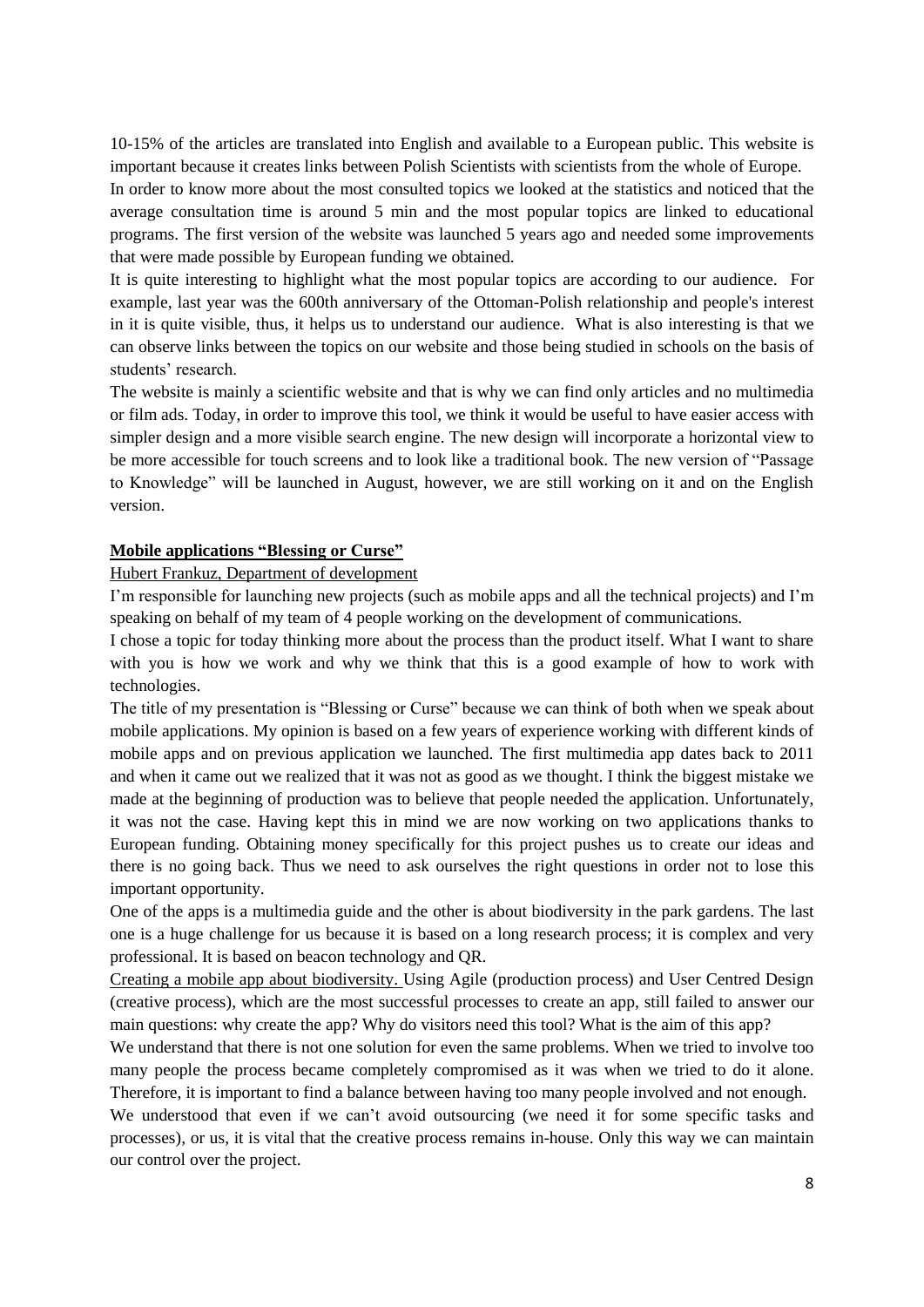Another huge problem is to understand who will benefit from the project. Who are the people that will be interested in the project?

Methodology used to develop our app: we repeated the procedure [Research  $\rightarrow$  Design  $\rightarrow$  Research] until we had the product. "Research", in a general sense, means any kind of activity, which gives you a perspective over what you are doing. It may simply mean asking your colleagues or anybody else, to give you their advice about the product.

We started by thinking about what kind of mobile app we wanted. At the end of a day of brainstorming, we had a lot of notes and ideas but we still did not know how to create a mobile app and we had some questions about the definition of biodiversity. Too many topics and words to describe biodiversity came up. The basic question we finally asked ourselves was: why would anybody use our app?

We realized that people would probably need a map in the park because we do not have an efficient way to distribute paper maps properly. This was our starting point.

Thus we had a map and the desired result of the project and these two things combined together gave us the basic outline for our topic. At the same time we knew that we did not want to make another guide and we came up with the idea of a quest. This long process finally enabled us to establish a structure that we could always keep in mind; its aims are to:

- Support visits of the park and garden; there is no reason to use the app if you are not going to the park.
- Let users discover content in a participative way, not only by using content in a passive way.
- Let users take something home. In fact, the public generally never comes back to the app after the visit. So we understood that we had to include some things in the app, which would be useful at home and we came up with some ideas, e.g. sharing traditional old Polish food recipes that visitors can try to do at home after their visit.

The app will be available in app stores in April 2016.

The Royal Castle in Warsaw – Museum, Poland

# **Digitalize your collection: key challenges for digitalized museums and digital strategies for educational activities or to attract young/teenagers**

Aldona Modrzewska, Digitalization project manager

The Royal Castle in Warsaw has existed as a museum for over 30 years, and counts around 600 000 yearly visitors to the castle and gardens. We also have a tin roof opened to the public in 2011. The Museum has more than 300 employees in different departments across several fields such as marketing, security, administration and finance and the most important, the science department. All together we implement several projects and one of them is the digitalization project. Dominika and I are a small team. Our professional responsibilities are mainly connected with a digitization project and our activities are mainly focused on education.

[Presentation of the movie]: this video was launched in 2013 and shows the whole process implemented to digitalize our collection. It aims to explain how to show your collection on your website.

Our goal is to publish our collection online: we have had a new website since last December and to encourage public interest in our collections, we published available catalogues of all our exhibitions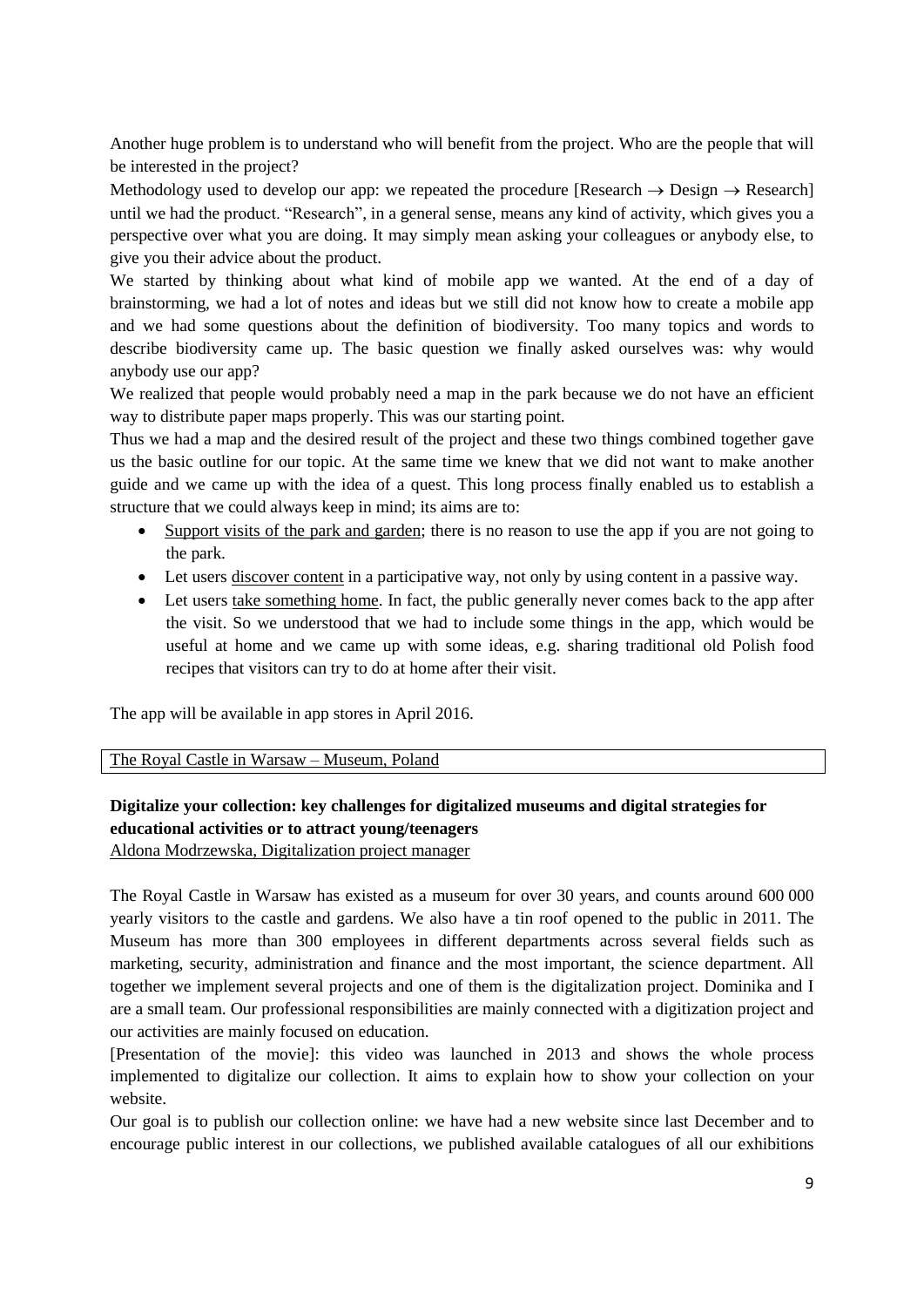on this new website. This website allows users to search items in several different ways as we have 10 categories (painting, sculptures, drawings etc.). The new electronic catalogues are all bilingual (Polish –English) and include photographs and detailed descriptions.

## Dominika Sobolewska, Digitalisation project Manager

One of the benefits of new technologies is that they allow us to interact with other users. Multimedia displays are provided for temporary or permanent exhibitions and they support traditional exhibitions, inciting people to explore a topic more deeply. Through our website, visitors can interact with the content and select information. Interaction also occurs through quizzes and tests that visitors can do to test their knowledge. In this way we also attract younger visitors. Our website also features an educational panel with games where children can build an empire estate: receiving information after every step that tells them if their choice was correct.

In connection with the growing popularity of mobile devices, two more applications were launched this year.

 The first one is the product of cooperation between several cultural entities in Warsaw and Cracow (including Laziensky Museum). It aims to encourage visitors to find a specific work of art or painting and to take a picture of it in a safe way (without flash). The software automatically recognises the photographed item and displays basic information on its author, technique, size, history and interesting facts associated with it. The application creates a picture gallery to which the users can return after leaving the museum.

 The second application was developed for a competition and is housed by the Orange foundation. It aims to introduce children to art and culture in an unconventional way. With financial support from the academy in Warsaw, pupils from two secondary schools have created another application on Napoleon. This application will accompany an exhibition about Napoleon and Empire arts that will be held in autumn. The pupils have created multimedia content for selected objects presented at the exhibition, including visualisation and audio description. The app is based on the QR code system and its task is to provide more information about the masterpieces and show Napoleon's influence in art and other contexts.

The aim is to demonstrate how we can encourage people to deepen their knowledge and make their visit more attractive. New technologies also allow us to take care of people with disabilities and facilitate their contact with the arts. This is the most important and precious use of technologies in museums.

This is our priority, and thus the Royal Castle in Warsaw often uses new technologies to realise actions for people with disabilities; for example our website homepage and the collection website are accessible to visually impaired users.

In 2011, we produced descriptions in audio description systems for two rooms in the castle and during the Night of Museums event, a mobile version of the guided tour was offered to visitors in sign language.

In 2014, our homepage received an award for the cultural institution website with the best accessibility for people with special needs.

In the years to come we would like to bring the museum even closer to people with disabilities. Thus we are planning to create replicas of the most important objects as well as a model of the entire structure of the Castle, using high quality digital images produced by us with three-dimensional scanning and printing technologies in order to bring art closer to our visually-impaired visitors. Our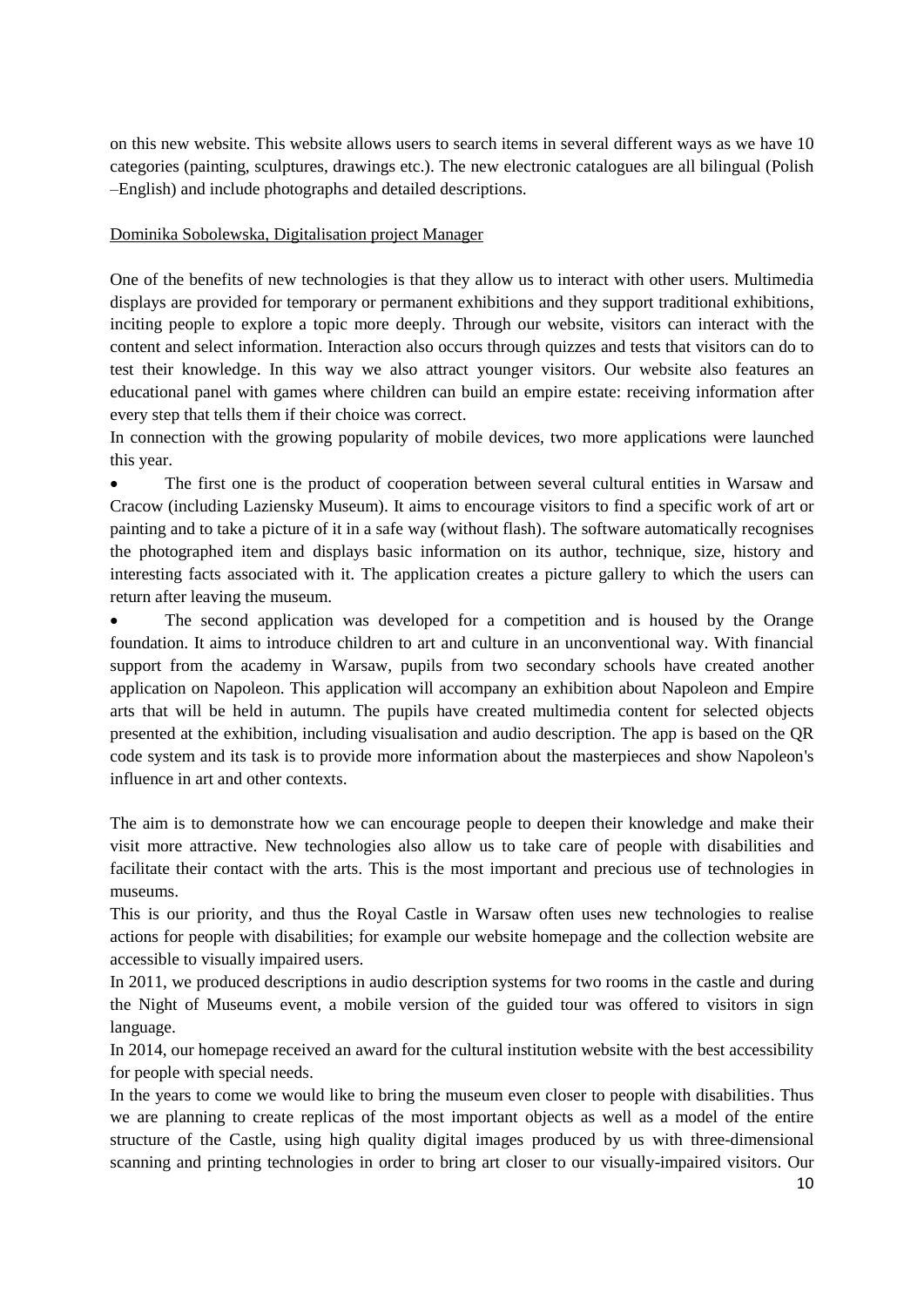dream is to equip these three-dimensional copies with *thermometer* sensors so that visually-impaired people can feel not only shapes but colours as well.

Conclusion: using digital tools lets us involve visitors more and raises their awareness of the life of our institution.

**Discussion:** The Royal Castle in Warsaw decided to create a new website instead of using the Google project platform. They need to make their website more attractive and hope that this new website will become the main website. However, this does not mean that they would never work with Google.

They also try to monitor their activities by observing statistics from the website and by using social media to involve people and invite them, especially young people, to use the collection website and increase its popularity.

Of course the capture in the most costly part of the project and in other countries there are also some legal issues around capturing paintings and publishing online pictures of masterpieces. Fortunately, the Royal Castle in Warsaw is strongly supported by the Polish government and they could implement this project within a 5-year initiative called Culture Plus, where all cultural institutions have the opportunity to receive funding, and so we have the opportunity to create our project, a studio, engage staff, etc. This would probably not be possible without this external funding.

Etablissement public du château, musée et domaine national de Versailles, France

#### **Social media and digital strategies for Chinese visitors**

Elisa Albenque, in charge of marketing and partnerships

I would like to explain how we develop our strategies to reach Chinese visitors especially by working on *Wechat*, which is the main social network in China. It is a brand new project; we just opened our account two weeks ago so we are beginners in this subject. The marketing department and the digital team worked together very closely for this project.

Palace of Versailles and its Chinese's audience: In 2012 the Chinese became the world's top spenders on international tourism, overtaking the Americans and the Germans. This is a major development because everybody is affected by this phenomenon which is changing the tourism industry and about which we still have some stereotypes.

In 2015, more than 100 million Chinese people travelled outside China. France is the second favourite destination of Chinese visitors after Australia, and in Versailles we are particularly affected. Generally we still consider that they come in groups, on package deals for their first time and thus, we think that it is easy and that we do not have to make much of an effort. But this situation has changed very quickly. Of course some of them still come with groups visiting 8 countries in 10 days but now we can observe new Chinese tourists and a new way of travelling.

First of all these new Chinese visitors are very young (in Versailles the average age of Chinese visitors is 32 years old, for other tourists it is 40). They are more connected than the former generation and more educated. They are also more demanding, as they seek to change the traditional way of travelling, expressing their individuality and sharing it with their friends on social media. Basically, they are looking for a unique travel experience. In marketing terms it is important to know that they are also big spenders.

In 2014, in Versailles, we welcomed more than 5000 visitors coming from China, which represents 25% of Chinese visitors coming to France; they in turn represent 9% of all our visitors.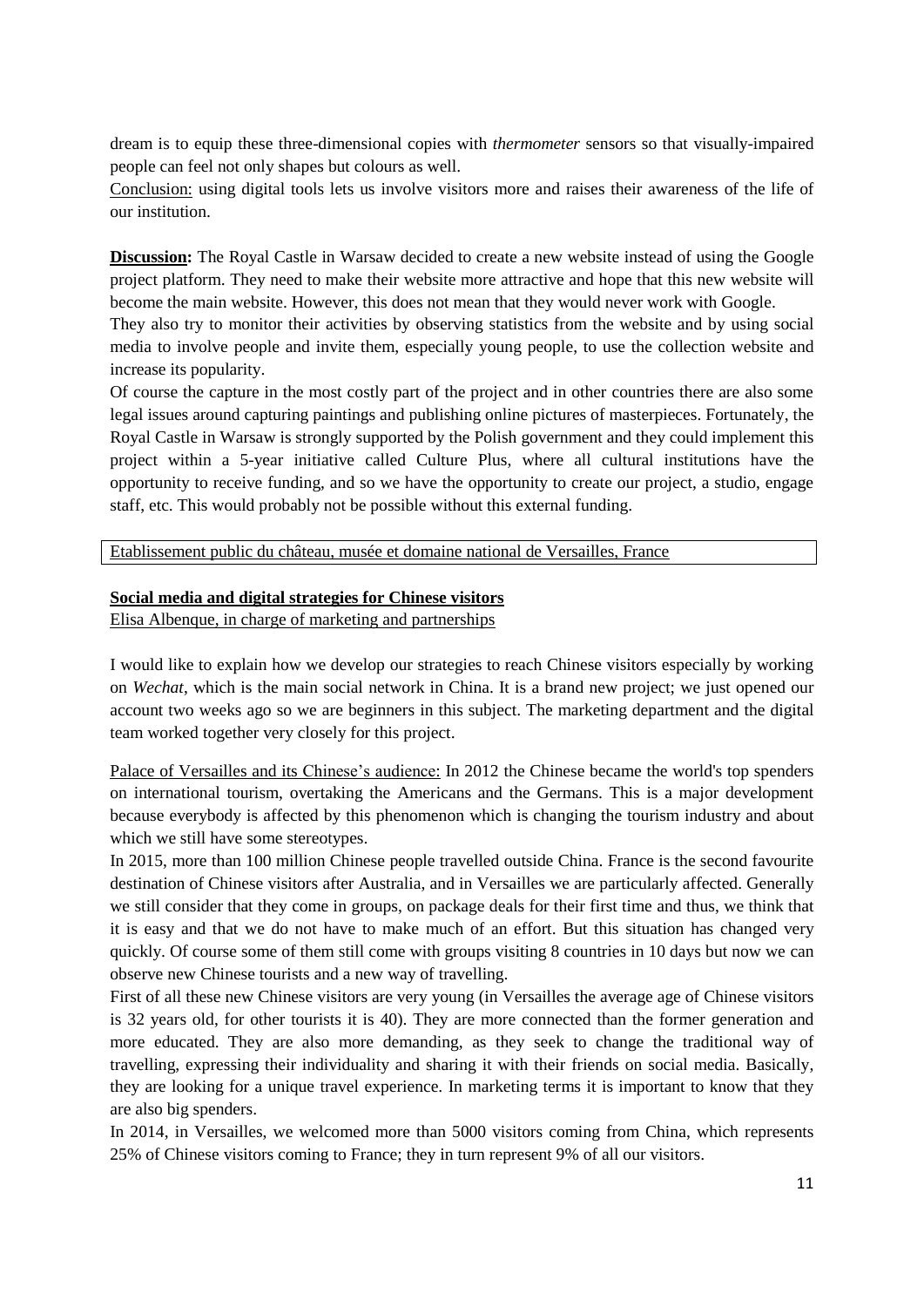In 2015, Chinese tourists were probably the leading foreign visitors to Versailles (from the beginning of the year they represented more than 13 % of our tourists, the same amount as Americans). It is a very large number considering the fact that the French public accounts for 20% of our visitors.

Looking at the figures about Chinese visitors arriving in Paris we can observe that more than 40% are 'repeaters' and 70% claim to be travelling individually.

As we already have many Chinese visitors at Versailles, you might wonder why we want to target them –– do we really need more Chinese visitors to come to Versailles? Furthermore, do we really need to make Versailles famous for these visitors? The answer is no, we do not really need to attract more Chinese visitors because, especially during summer, the Palace is already so crowded.

In fact, the aim of this project is not to develop notoriety but to give them advice and information, including historical and geographical landmarks to help them understand the place and the complex history of the site. We also have to give them practical tips and help them to enjoy their visit.

Of course this is what we want to do with all foreign visitors but in this case we have to be more attentive because the differences in language and culture are greater.

We also have marketing objectives. If we give visitors efficient tools to enjoy their visit, they might be more prepared, they might buy tickets online, and they might choose to stay longer to consume services. Of course we hope to gain their loyalty and increase positive comments on social networks and recommendations which is very important since the Chinese visitors widely use advice to plan their trip, and as such it would also enable us to obtain sponsorship in China.

This is a long-term strategy that we started in 2010 with the Chinese version of our website (only 5 languages available), a dedicated audio guide in Chinese etc. However, we noticed that only 0.5% of "virtual" visitors were Chinese. For a long time we thought it was because they come in groups and they do not need to prepare the visit but in fact we realized that our website is simply unreachable from China and we need to be hosted inside the country. That was a big mistake.

Then we developed a free app for the gardens (thanks to sponsorship from Orange) and since the Chinese people love gardens, we decided to adapt it into the Chinese language. In this adapted version there are a lot of videos and audio recordings in Chinese, however, we still have some problems. We observe that the Chinese represent 10% of total downloads of the Apple version, which is quite good and representative, but only 1% of total downloads are for Android versions. The reason is that the Android versions are based on *GooglePlay,* which, once again, is unreachable in China. So we had to put our app on Chinese stores. Furthermore, the sharing function of the app is linked to Facebook and of course there is no Facebook in China! What I am trying to convey is that when you try to work on a digital strategy to reach Chinese people, you need to forget everything you know and discover a completely new world.

A strategy like that is quite easy to implement from Europe but you need a Chinese speaker and, first of all, before reaching the digital Chinese world you have to:

- 1) Understand the tools  $\rightarrow$  The digital world in China in a few words:
	- Baidu is the main search engine.
	- Weibo (but it is decreasing) and WeChat that is a new social media, which is gaining quickly in popularity.
	- Online tourism agencies are also very used in China and 30% of tourists book their trip online. Of course comments and recommendations are very important.
- 2) Analyse what Chinese people say about you. What was the e-reputation of the Palace of Versailles in China?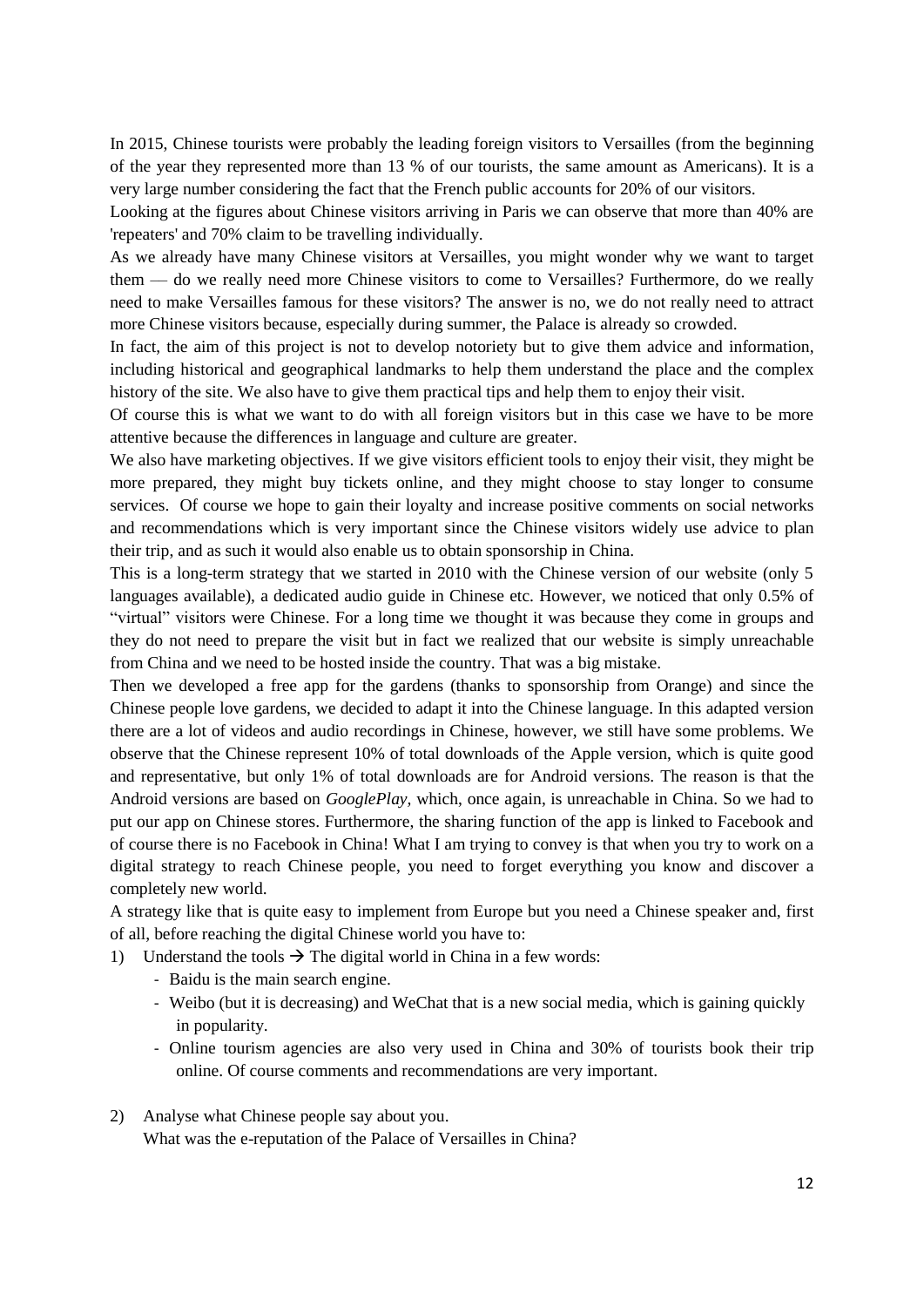For example, if you look at Baidu Versailles which is quite famous; everybody knows it and it is so famous that many Chinese companies use the word "Versailles" to develop brands.

There are more than 5.3 million posts about the Palace of Versailles and we discovered a new Versailles through their point of view. We even learned something about ourselves, especially about links with Chinese history. It was also very interesting to have all this information. For example I discovered that Louis XV had Chinese clothes that he wore at parties. It is also important to see what they really know about Versailles and what they are interested in. For example we observed that there were a lot of images of mirror decoration. I asked my Chinese reference the reason for this particularity and she told me that in China, nothing similar exists, so it is fascinating for them.

Even if Baidu is not always so relevant (according to Baidu maps, Versailles is everywhere in China), we observed the diversity of images that Versailles represents for Chinese people (not only the mirror gallery). Many famous Asian people have visited the Palace (for example the pianist *Lang Lang*, who has 10 million followers and he posted many things about his visit). For example, we learnt that Chinese visitors do not want to use audio guides. Often just little details can make all the difference. The research on digital media was very interesting, to learn what Chinese visitors think, what they know, what they are interested in etc. and we observe that many visitors try to give other visitors tips, which is a very useful way to make visitors our best ambassadors in promoting the best way to visit Versailles.

Of course we also find some negative comments, which are the similar to those of foreigner visitors, related to the fact that the palace is overcrowded.

Why WeChat? It is quite new; it was launched in 2011 by Tencent, the big Chinese IT group (like Google in Europe). At the beginning WeChat was made for smartphone and was based on messages with multiple ways to communicate.

Now it is much more than that. WeChat is the first social media to really integrate e-commerce, which is really mixed in with other features. This is really interesting for luxury brands and also for us since our online platforms are not reachable in China. You can target your audience in a precise way and communicate directly with customers on a one-to-one basis. It includes a digital wallet to facilitate payment so you can pay everything very easily from WeChat.

In 2014, WeChat had 438 million active users and 96% of smartphones were covered. The average time spent on WeChat by users is 40 minutes a day. The level of commitment is very high but unfortunately it is difficult to be visible and it is impossible to know the number of followers. If you are not a famous brand it is quite difficult to acquire followers naturally. To build brand awareness we really recommended putting QR code in everything you produce for Chinese visitors (flyers, products etc.).

We also did a benchmark of the brands that have a WeChat account and we observed that they are mostly luxury brands, which also develop e-commerce.

There are not a lot of cultural institutions. For example we did not find any American institutions, but the only big cultural institution we found was of course the Forbidden City.

Being on WeChat offers the opportunity to catch people's interest during the entire trip, before and after, and to gain their loyalty. To create an official account you have to negotiate with Chinese authorities and you need to prove the identity of your institution. It is a quite long process and you have to be supported by somebody in China.

The social network offers two kinds of official account: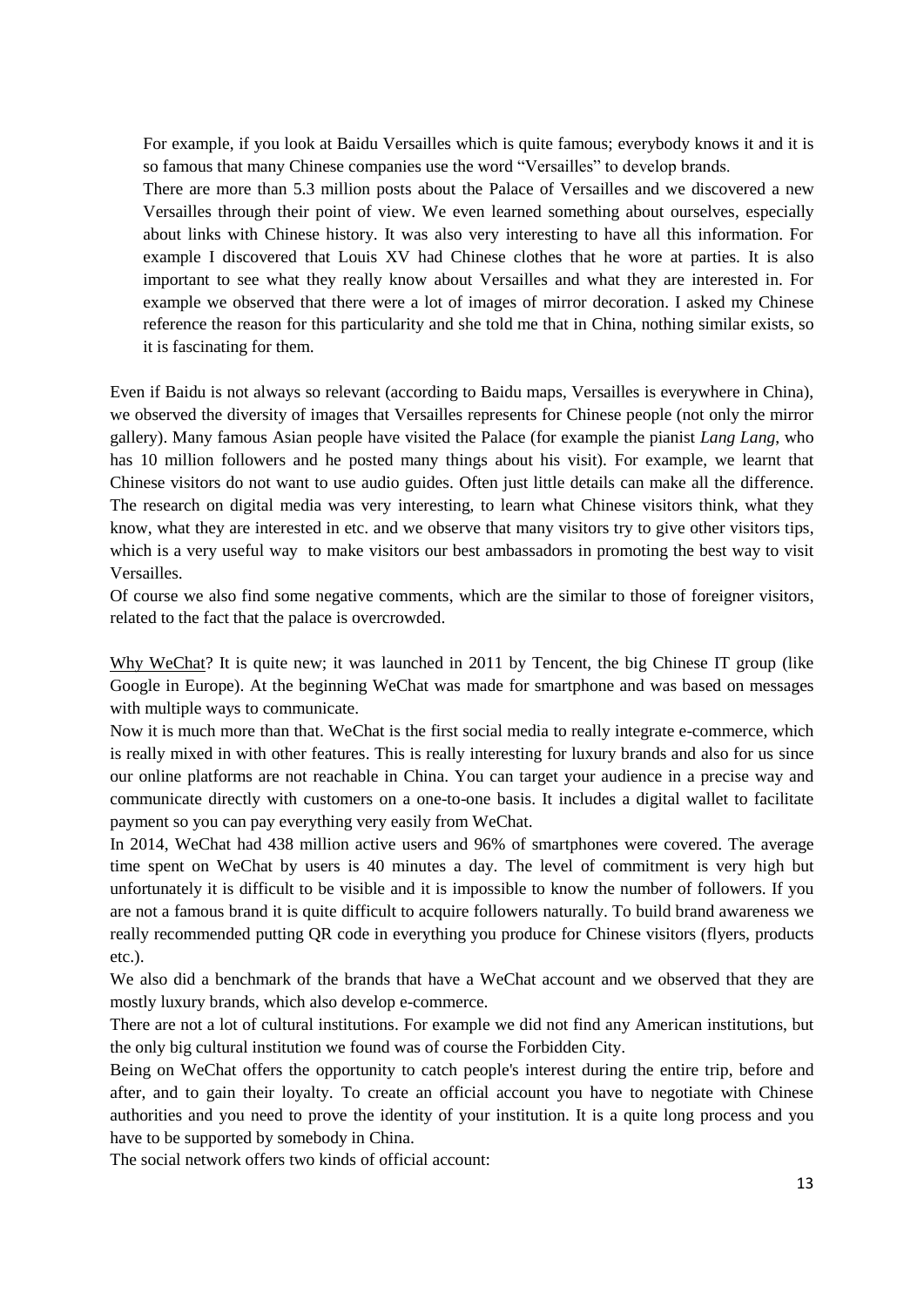- The Service account has the best visibility, however, you can only post 1 message per week (like a newsletter). It is less flexible than Facebook because you have to establish a communication plan and you need content adapted to Chinese audiences. (Exhibition, Court life etc.)
- The Subscription account is less visible but you can post every day

From your account you can create a little website adapting the content in a social media language. It is not just a passive website that you consult when you click on information. WeChat "pushes" your messages that you keep even if you do not have connection on your smartphone. You can also use it for a delivery of content. For example we created a list of the rooms of the palace with historical information. The problem is that this part is reachable only with a Wi-Fi connection and for us it is difficult to have Wi-Fi in the entire palace. Thus, it is important to take it into consideration.

One of the difficulties is to provide good quality adapted content. To avoid making the big mistake of just translating content, we asked our Chinese project manager to readapt the scientific content. The problem is that we do not have any control over it at the moment and we do not know what she writes.

Social media in the Palace of Versailles are managed internally and in a very flexible way. However, for WeChat we had to change our way of working a little: we outsource it (nobody speaks Chinese), we try to plan our content (we have only 1 message per week) and have to adapt it.

Last year Versailles put on an exhibition about the historical links between France and China; we have started to use some of this content and we can see that Chinese visitors are really interested in this type of information; in Kings and the Life at Court, and they want to know how people lived and a lot of other little stories.

Now our main aim is to increase WeChat followers by promoting the account. We do this also through famous Chinese people visiting Versailles (like Lang Lang) and through our luxury brand partners (like Dior), asking them to communicate in WeChat. It is also very important to think about Chinese people in Europe who can promote your account to other Chinese friends. We have to promote the account everywhere on the site and think about the languages we use in the Palace (for example today, there are no information panels in Chinese). We also need to adapt the content in our other interpretation tools and maybe think about having Chinese people in our staff.

Now we have a partnership with Hermes that creates a special scarf for us, the *"promenade à Versailles"*. These sales are contributing to the restoration of the palace apartments and we are trying to develop our e-commerce platform for Chinese people.

Discussion: our official website is still hosted in Europe so WeChat does not help us to increase our website visitors. For now we have more than 500 followers in WeChat since our account is new. Today, everything is on WeChat, Chinese people use it for everything so the best thing to do now is to focus on WeChat. Our goal is to increase our followers, then we could think about hosting our website in China.

The agency we have worked with is based in China, it deals directly with the TenCent team but we also have a project manager in France who speaks both perfect French and Chinese.

This is a first experiment because we need to establish contact with our Chinese visitors. During the exhibition about China last year, we realized that we really did not have the tools to communicate in China.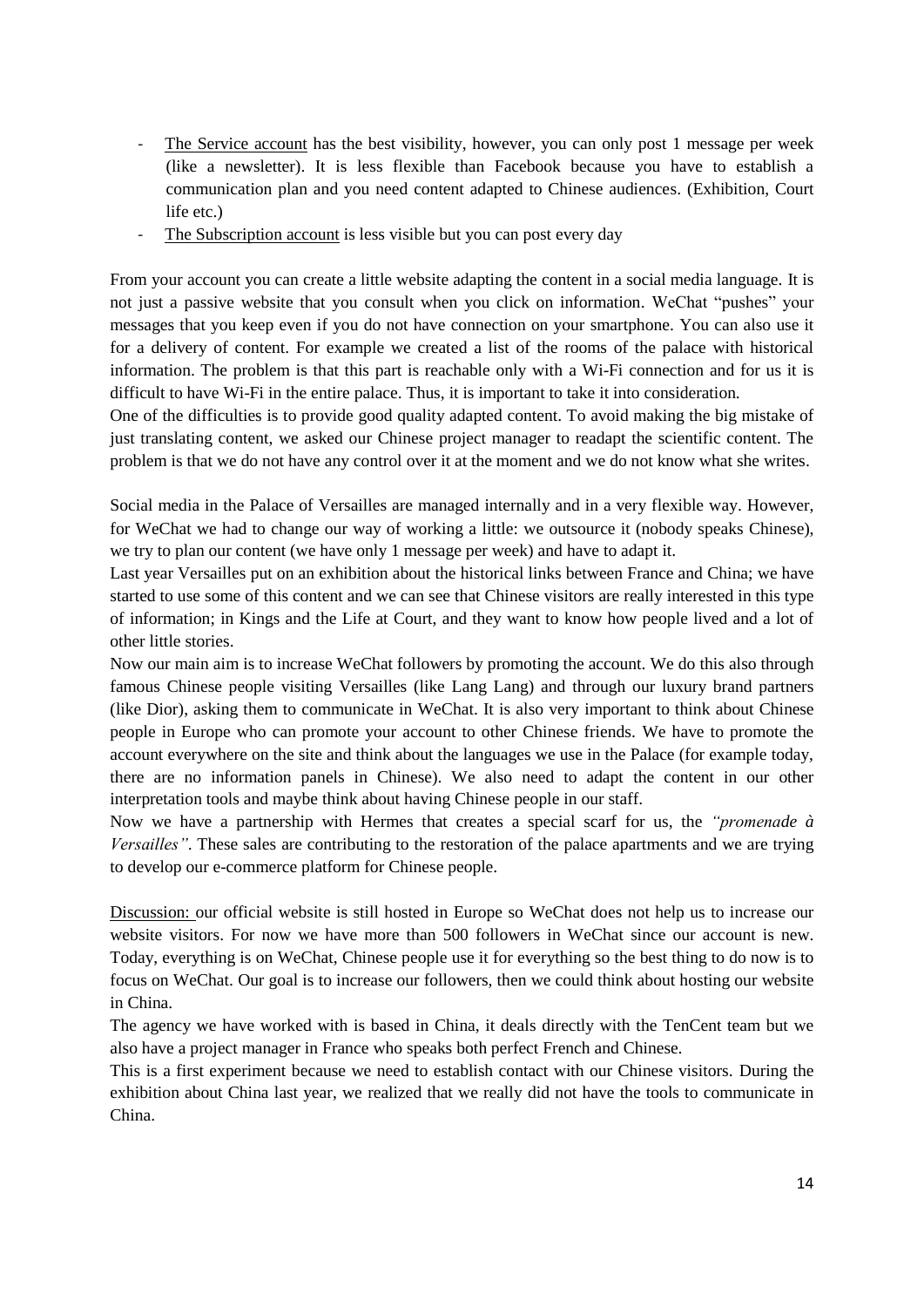Furthermore, we know that there are other Asian countries using WeChat, which will be expanded through all of Asia, so it is not limited to Chinese people. For example in Versailles we have a lot of Korean visitors; the figure has just exploded and it is increasing.

Of course we observe seasonal peaks. Chinese people come a lot in January for the Chinese New Year and this is advantageous for us because in Europe it is low season. During this time, half of the people in the palace are Chinese. How can we be sure that they are Chinese? Our figures are based on regular one-to-one surveys that we carry out traditionally. We cross these figures with those that come from the distribution of audio guides and other products (like maps etc.).

Unfortunately, we still do not have special guided tours for Chinese people but we are looking into adapting our audio guides for Chinese visitors. The team in charge of this issue is a transversal team which should understand whether we should be proposing different content for them that would better match their interests. The risk of doing two separate visits is that the context of world tourism is changing very fast. So the idea is to keep the same tool and propose different levels of detail to test the content that they might like. Of course we would add some comparison with Chinese history to give them historical landmarks, maybe in the introduction.

They also come a lot during the summer but we have to communicate with them effectively because the palace is so crowded. For this reason we prefer to push them to come in January and February.

Three people are working on this project. One is from the marketing department, one is from the digital department and we have one trainee.

This first experience is just to let you know that this is a larger issue and we have to work in a transversal way with other departments. Our team is composed of 4 permanent staff in the marketing department and 5 in the digital department.

#### **Discussion: The challenge of advertising companies**

Moderator: Salvatore Perri (Dunter), La Venaria Reale.

As an external agency, we started working with La Venaria Reale to manage advertising on the main social media. We started our activity in collaboration with the marketing department and we moved our budget from conventional promotion on paper to digital media.

When we started in 2014 the main goal was to structure and consolidate the online community, especially on Facebook. We started with 15.000 contacts and now we have many more. After this first step we started to use the budget to increase interaction with some strategic content to promote exhibitions and events at the Palace and to communicate about the Reggia in relation to the main neighbouring cities that are well connected and represent a large potential number of visitors.

In 2015 we chose to diversify further our schedule and to use the budget to increase activities on others platforms. We have also asked to increase the budget to invest in Twitter and Google.

We spend 60% of the budget on Facebook (40% of this on the Italian market) because it is still the largest network with the best community. We also did an "abroad campaign" in German, French and English. They are more expensive than national campaigns and we are still evaluating the result.

On Facebook we use 4 types of advertising campaigns: one to promote individual exhibitions through sponsored links optimized and based on click count, and another to increase the number of likes. Facebook tends to put on the first page the announcement that receives the highest number of clicks. We also use multiple links to create different announcements with photos.

On Twitter we carried out advertising for Museum Week and we were the only Italian cultural institution to do so. We also made an advertising campaign to generate followers for our main account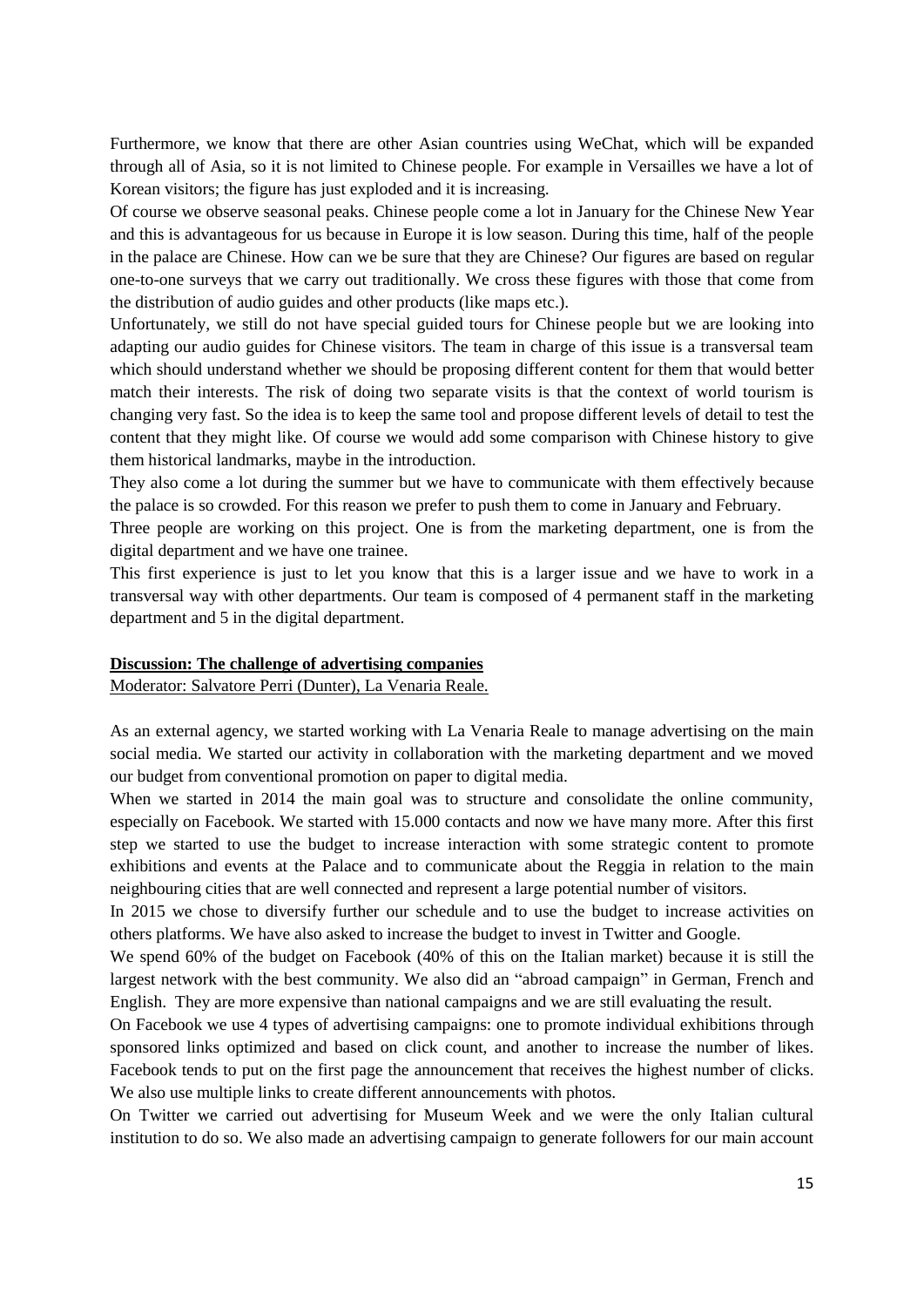with the aim of increasing commitment and promoting our apps and content. Sometimes it works better than on Facebook but the followers are much more expensive than likers.

We also started using Google *ad words* but it was very expensive and we did not receive the result we expected. Afterwards, we discovered that display campaigns are the more effective way to advertise on Google. They allow you to be present on Google's partner websites; you can select a website and a key word, so you are able to catch the attention of people interested in the topic. We think that it is more successful than a word search campaign. Finally they also provide a lot of useful data to profile people.

Even if the display on Google is not very user-friendly or precise, you can target by subject (all the websites that Google lists for a specific topic), by key word (the key words related to a specific website) and by position (directly on the website where I want to appear). Do not overlap too many criteria when targeting users. Google assistance suggests creating a specific campaign for each type (position, subject and key words) and checking which one is the most successful, for which public at which time.

# **Part II: the power of storytelling for Royal Residences**

#### Historic Royal Palaces, United Kingdom

#### **R&D approach: Digital strategies as a way of allowing visitors to experience history**

Tim Powell, Digital Producer, Creative Programming and Interpretation

R&D is a new approach that deals with actions we do digitally on site and that includes Research and Development phases combined with an interpretative approach.

I will give you an example from the latest project that I am running, "The Lost Palace" which is our first attempt at putting this into practice. Our goal is the same as before the massive use of digital strategies: telling history and allowing people to choose their own adventure. One way of telling stories is sensing history through a very powerful sensory experience ("*you can smell palaces*") and the other one is inspired from the theatre world.

We focused on the idea that our visitors come to have an experience and not just to learn something and, in spite of being something that people do not say very often, whenever we ask our visitors how we should use digital, they always say one thing: NO SCREENS. In fact, visitors come to palaces to travel back in time, they are looking for an escape from their modern world and visiting a palace is an extraordinary experience (really "not ordinary").

The challenge for us is how to use digital in a non-dominant way where people interact with digital tools. We live in an age where digital technology is actually very physical and we should try to find new ways for people to interact with spaces and with each other. We have to let the art speak and be the powerful thing. We have to offer them an experience that they cannot have anywhere else.

"The Lost Palace", or how to use the benefits of "losing a palace". Visitor research said that there was great interest in exploring the broader Whitehall Palace. The Whitehall palace was the largest palace in Europe (larger than Versailles) and it was the main residence of British monarchs for nearly 2 centuries. Today no one really knows its history apart from the fact that there is a direct link with the places of power in the UK today. This is so meaningful because it shows how much the society we are living in today is inspired by the history we look after.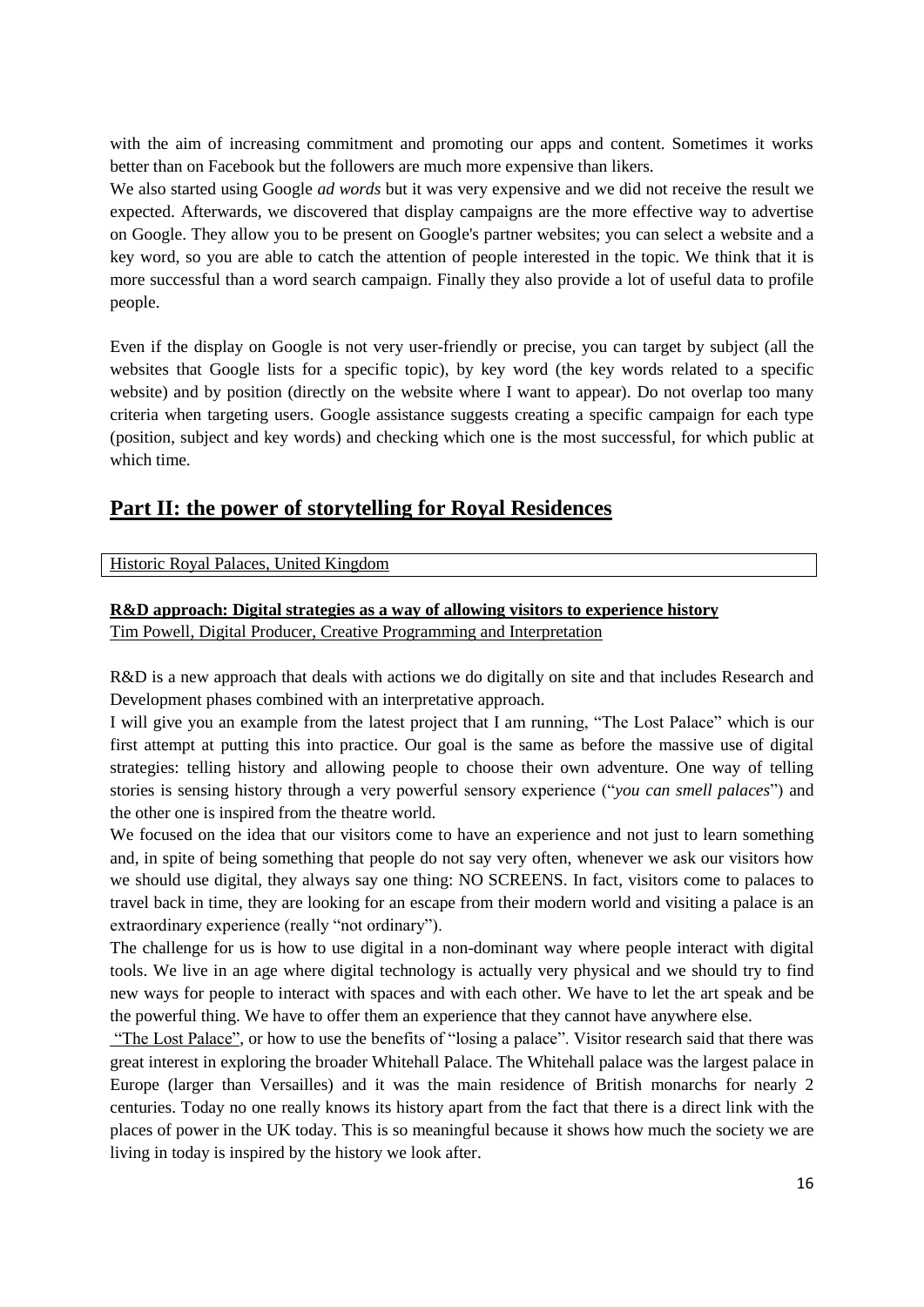So the idea of the project is to map the old palace (it looked like a village) and recreate the streets of Whitehall. We want the language we use to make people sense this lost space and recreate the atmosphere of theses governmental streets where people play and perform history. It is an active act of imagination that we ask people to do. If people say no screens, why should we put screens in an imaginary palace? These are the principles we try to follow conducting this work and I believe that, as an organisation, this is the right way to deal with a constantly changing world.

The project, which will be launched in summer 2017, is organized in 2 phases:

- The first phase aims to develop a prototype (we offered 5 grants to finance prototypes)
- The second phase aims to finally create the first public version.

The reason why we organised it in 2 phases is that we have never done a project like this before and we would like to open the project to the public in order to test the approach on real audiences before committing. We would like people to experience what happened in a palace, making their experience much more powerful and complete. The prototypes must be a new combination of technology and creative content and have a clear R&D direction. What we need is to learn. This strategy also allows us to cooperate with curators for the prototype design.

Other projects that we are developing with the R&D approach, which enable the public to develop creative tools are:

- *Pain study*: a game where each person is a character, 4 people play and make decisions together, inventing history.

*- Heart of the king:* a visitor guide following Charles 1st on his final walk before being executed, using his heartbeat as a guide through various historical events.

- *Talking statues*: taking statues around the city that can speak. It worked quite well because we used really big names (e.g. great scriptwriters).

Another interesting example (from the USA) is The Pen Cooper Hewitt, which is a high-tech device that resembles the most basic design tool; the Pen is a key part of the new museum experience. Given at admission, it enables every visitor to collect objects from around the galleries and create their own designs on interactive tables. At the end of a visit the Pen is returned and all the objects collected or designed by the visitor are accessible online through a unique web address printed on every ticket. These can be shared online and stored for later use in subsequent visits as a personal collection.

New technologies today let us do a lot of things; it is easy today to recreate a visit of an old building on an Ipad, but I am not sure that is a good strategy for the future. I would like to highlight that the emotional connection that history leaves on visitors is very important and we should not forget the power of collaboration with our public. It is extremely important to know your audience and yourself.

Parques de Sintra - Monte da Lua, S.A., Portugal

# **Adapting content to visitor profiles, the example of** *Fala Conmigo* **app**

Pedro Trocado, Coordinator of Technological projects

Parques de Sintra has managed cultural and natural landscapes since 1995 (Unesco), dealing with different types of needs (architectural, natural, public etc.), and 3 of our 9 sites are part of ARRE.

We are a unique case in Portugal; we have no state funding and have total flexibility in our management. Our entire budget comes from ticket revenues, merchandising, services that we offer and marketing activities. This is a virtuous circle because we manage more sites, we have more incoming visitors, and all this impacts more and more the heritage preservation.

Our mission is to understand heritage, to open new sites and to make them better for the visitors.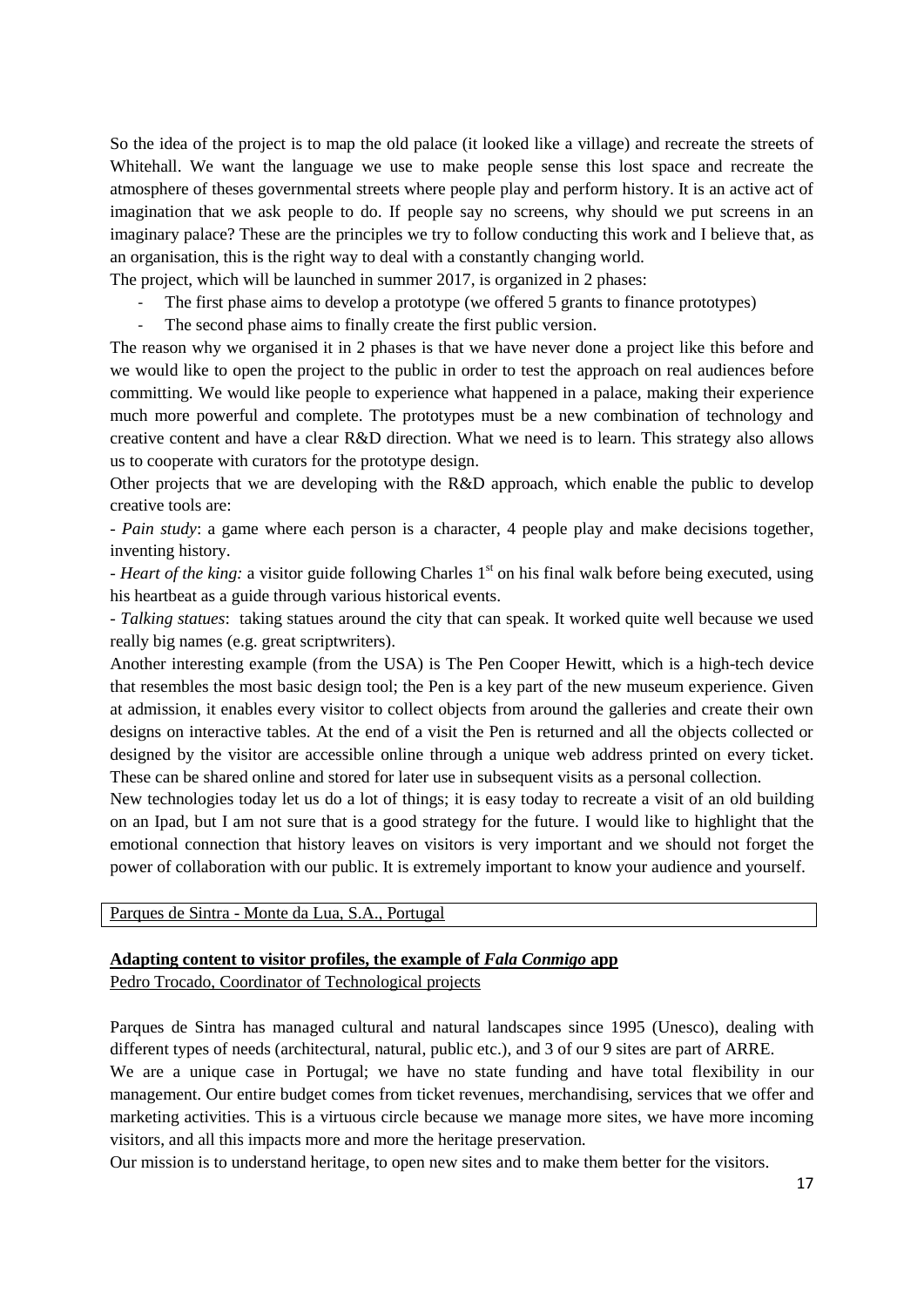Visitors are around 2 million for the 9 sites (in 2014). Pena Palace receives the most - 900.000 visitors per year, a huge number for Portugal. What we observe is that the origins of visitors are changing; Brazilian visitors are increasing each year (10%), Russian and oriental audiences (Chinese) are also increasing. To accompany our visitors, we have tried to change our approach, creating virtual characters who act as the hosts of the Palaces, delivering information to visitors and trying to adapt content according to the type of visitors to attract their attention.

*Fala Conmigo App:* the project is to create a new approach in delivering information to visitors, based on the promotion of cultural heritage using virtual characters (former masters and servants of the residence), on delivering data to visitors, and on creating agents to communicate with young people. A Consortium of private enterprises was established (research centre of technological university in Lisbon and private companies in the field of innovation and technology) to develop new ways to deliver content. We also received some funding from European Union to develop the project. We have chosen the Palace of Monserrate because we have very little historical information about it; it is a small palace, 85% visitors are foreigners. The palace is empty, so we want to create a new prototype application to communicate a brief history of the palace through former inhabitants of the palace (e.g. Francis Cook).

We used an attractive design, physical solutions which are easily adaptable to different sites like multitouch information with virtual agents used as teachers and purveyors of information. A virtual person who responds to people can be problematic: accent, noise interference, controlling the beginning and end of the voice capture. Another spot called learning spot: interaction with a multimedia concept - a prototype for group audiences.

The main challenges were the voice recognition, different ways of asking the same thing, language structure, relaying emotion vs facial expression, the different specific knowledge about Montserrate. We tried some cartoons but they did not work very well.

Solutions found: voice recognition with multi-language options (Portuguese, English, Spanish), natural language comprehension, and simple explanation in real time interaction; we need to monitor the question and the time.

Some figures: more than 20% of users are under 18, because the other visitors look for more conventional solutions that are easier to learn and play. The tool has been a huge help to our guides and monitors leading groups, facilitating the transfer of knowledge to children.

## Schloß Schönbrunn Kultur- und Betriebsges.m.b.H., Austria

## **Residences of the future: storytelling, in times of technological and social change.**

Daniela Holzer, Online Marketing Manager

There are two of us managing the websites and Facebook profiles of 7 institutions.

I would like to talk about storytelling through new media channels; we have difficulty reaching the target group in the different channels. We have created a special Sisi story, using a small budget of 6 000 euros. Local audiences are important to us; we target young girls and have created an infographic on Pinterest.

We decided to make a film shared on YouTube (50000 views), on a cosmetic hair channel. In October we invited people in Hofburg to get a special Sisi hair style; a curator explains how you should style your hair and makes a presentation of the event. Every girl with a Sisi hairstyle gets free entry with a special guided tour; after a picture is posted on Facebook, everybody has to sign a charter to use the picture.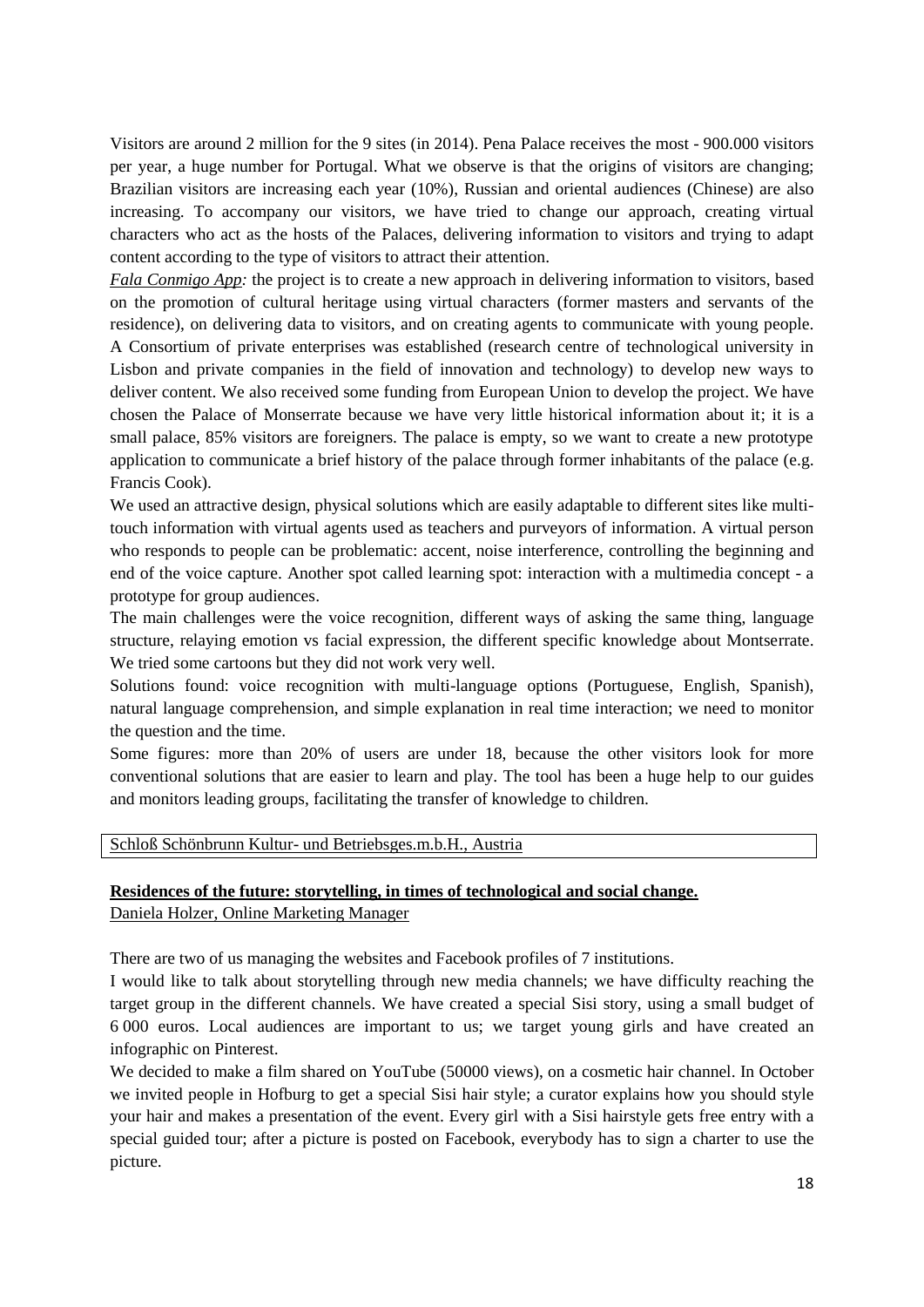We carried out an advertising campaign on Facebook which obtained 20 000 views.

## La Venaria Reale and the Conservation and Restoration Centre

## **Communicating cultural heritage: The case of** *Storify*

Clara Goria, research centre: Venaria Reale has recently worked on an educational project aiming to rethink and reinterpret the experience of school visits. School trips have to be more structured educational experiences in order to better understand our cultural heritage through entertaining content. Methodology:

1) Selecting story file to use the experiences written by young students.

2) Using technology to let young students express themselves

We gave teachers material to prepare the visit in order to have some conventional and some novel activities for students who could describe their own Reggia. All the contents have been recently translated and published in English.

Silvia Varetto, educational services: we decided to involve students (17-19 years) because we observed that when they came to visit the palace they were distracted (often by their smartphones). We told them to put their smartphones in their bags and invited them to participate in this experiment: using smartphones for a different purpose, to choose what they watch and to select an itinerary with their teachers.

In this way they become protagonists of their visit and we manage to capture their attention. We observed that they changed completely; they took possession of the space, and wandered around in close contact with architecture. All the pictures that students made during the visit were uploaded on Twitter, Flicker etc. Their level of satisfaction was high and also the guide who participated in this experiment felt very gratified.

Salvatore Perri, (Dunter): *Storify* is a multimedia platform where it is possible to aggregate content from different platforms such as Twitter, Facebook, You Tube, audio files, blogs, daily newspapers.

With this project we were able to engage young students in fun activities. Seeing the students teaching the teachers how to use the tools was very gratifying; it completely changes the perspective.

Results: 10 stories about several subjects to understand how people enjoy the visit. We used Story File as the main tool: content generated by users. Parents signed permission at the beginning of the school year, as judicial aspects were a problem, for example for young under 14s using Facebook.

# **A slow digital experience for the History of Conservation in Residences:** *"La vita delle opere":*

# Stefania de Blasi, Center for Conservation and Restauration, La Venaria Reale and Maria Beatrice Failla, University of Turin

*The life of artworks* is a Pilot project on research and communication in history and museums conducted by 3 universities (Turin, Venice, Pisa). Its aim is to talk about a specific question: what happens to artworks after they are realized.

As the idea is to tell the story in three different museums, the project includes a research part and a workshop on storytelling.

Bringing different professionals together should help us to communicate with a non-expert public and attract visitors. The application would be a slow digital experience inviting visitors to take more time to understand a single object, also because sometimes there is confusion concerning the real furniture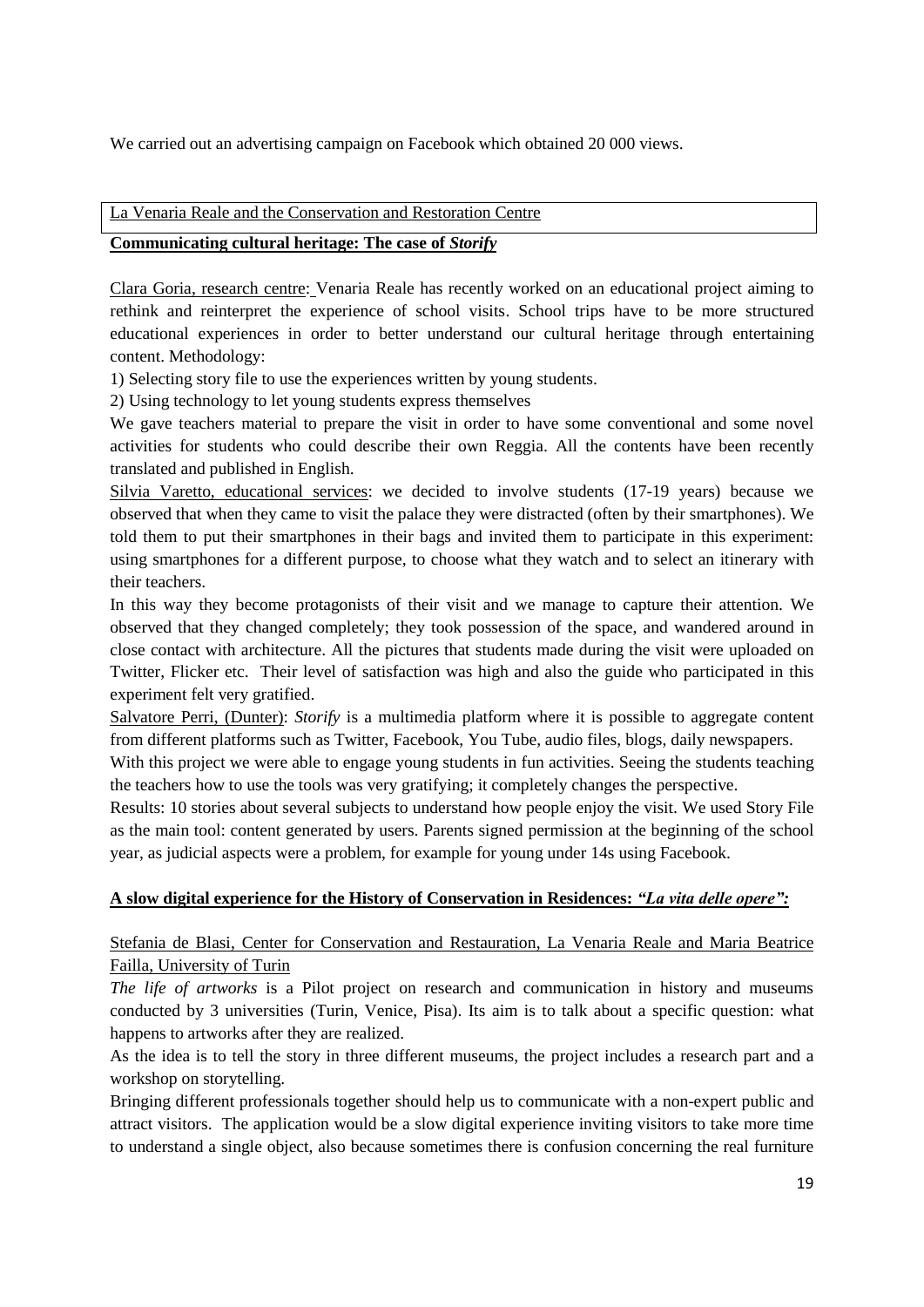collection of our Residences. The project aims to answer to those questions and explain to the public that furniture has changed over time; it has been adapted to the new taste of owners, fashion etc.

# **Friday 26th June**

# **Part III: Knowing and sharing our public**

**Discussion - digital strategies to** improve **knowledge of our public, collect data and increase value**

Moderator**:** Daniela Holzer, Online Marketing Manager Schloß Schönbrunn Kultur- und Betriebsges.m.b.H, Austria

I would like to know about your experience concerning big data because the question is quite new for cultural institutions; it is very complex. Big data is often related to marketing. In Schönbrunn for example we just collect email addresses and we would like to be sure that it is legal to use this kind of data for marketing actions on Facebook. Never forget that as a museum we always should be trustworthy.

Hubert Francuz: the most important thing is processing the data, not just collecting it (data base). To process data it is important to define what data is.

## **"***Big data***" in Royal Residences.**

Tim Powell: at the Tower of London in summer we did some experiments with a public study that could track visitor flow through mobile phones. This is a way to count people but you do not get any other kind of information. This is the reason why you do not have to ask permission, as you do not store data.

Even traditional audio guides, that now seem very old fashioned, produce big data.

Pedro Trocado: We have also tried to analyse the movement of visitors. To do this you have to compare data with something that is already measurable, for example entrances.

Hubert we had one offer to put a device in Wilanow in order to collect data but there is a legal problem and I am really interested to understand how to use these kinds of devices. I would like to be put into contact with some companies that do this. Data alone is useless, you have to combine and process it to obtain the information you want.

Often the analysis is complicated, but I am sure of the benefits of doing it; for example in preservation activities, you could combine temperature readings and the number of people inside the palace. However, this type of analysis is often really expensive and sometimes may be useless. I think that there is a very intelligent way to share our data for example about our collections. *Europeana* is too complicated and not all researchers can use it.

Daniela Holzer: dealing with big data needs specific skills. In 2013 we did an advertising display campaign, however, it was not so successful. We spent a lot of money but we did not sell a lot of tickets and I could not control since it was very technical issue for our team.

Elise Albenque: in Versailles we do not have this data coming from mobile phones but we would like to develop an app with the audio guide with practical info and geolocalisation in order to understand more about visitor behaviour. It would be very interesting for us and also more precise than traditional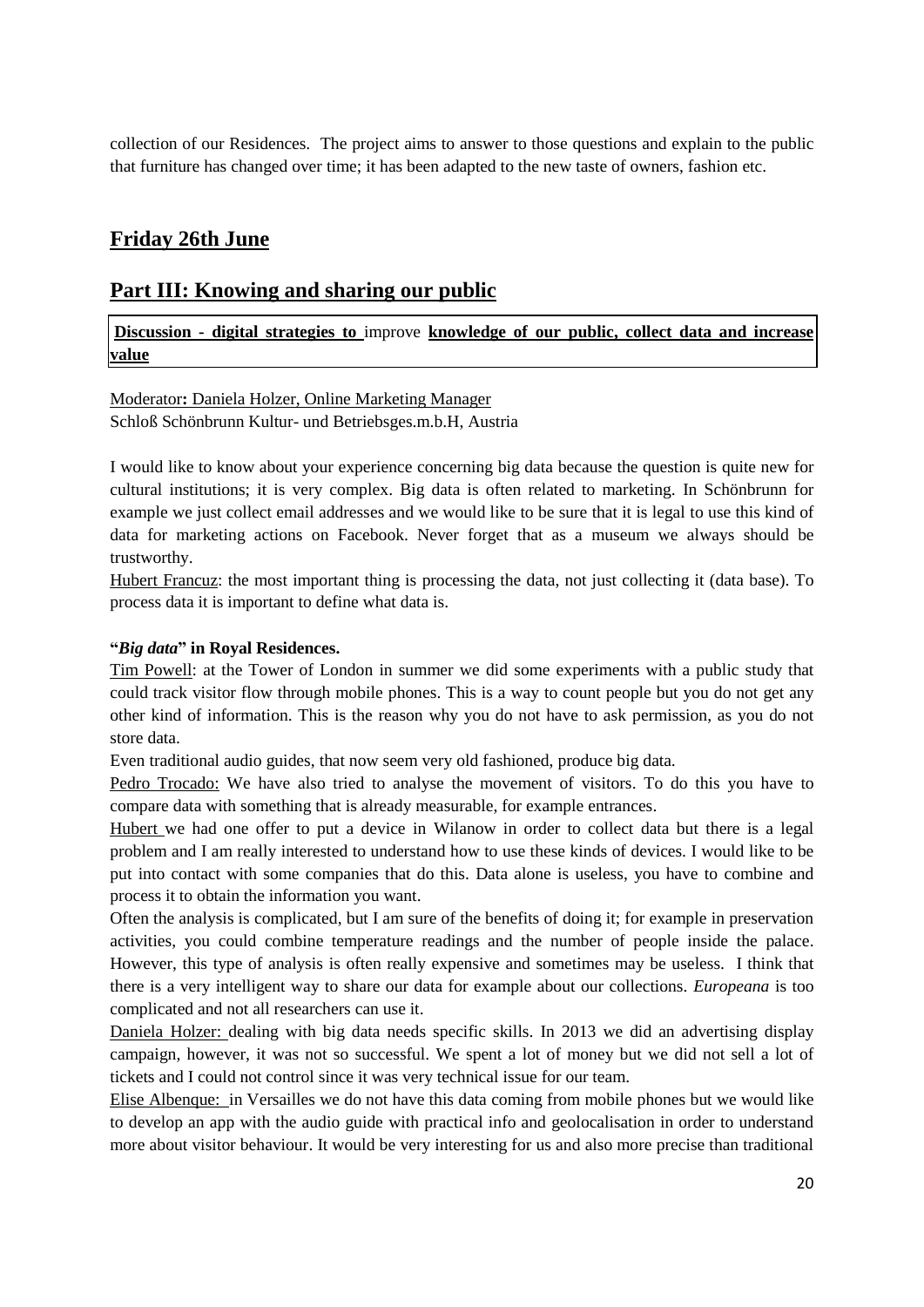methods. However, I do not know how we could do it legally. Dealing with big data is very complicated also because often there are a lot of systems and people that collect data, thus it is quite difficult to manage and build a big system. Now we use online tickets and online shop platforms to obtain visitor information and we would also like to develop online sponsorship. The idea is to cross all this data. The key is to know exactly what our goals are; it is not just something we do to have a big database. For example, we tried using Google ads but finally we didn't really see an impact of this campaign and stopped using it.

Nevertheless, we learn a lot from data, for example in Versailles we know that 70% of visitors come for the first time and we send them a kind of guide before their trip. Using this data allows us to enhance their visit and their understanding and we can also use this information for promotion and marketing actions. Now we are developing the post-visit guide and the principle is the same. We ask visitors to interact with us and we push them to discover our collections online. We just need to find the right balance between using data for educational activities and marketing actions.

Sandra Matos: We are trying to do the same in Sintra and the idea is to put all the data that we have from different sources (website, online tickets, marketing campaign etc.) on a platform, integrate Wi-Fi geolocation and public studies, and conduct questionnaires with the public. Now we only know the visitors´ nationalities but we would like to know what drives them to come, and how they plan their trip, etc. It is very complicated but the idea at the end is just to click and get a report.

Daniela Holzer: How far can we get like this? Could this be a way to know and share our visitors?

Tim Powell: What about the ethics of this? We should ask visitors clearly in order to inform them and allow them to have freedom to agree.

Gesa Polert: in Germany we have strong data protection laws that do not always allow us to use data. One colleague from the SPSG has been working for 2 years just on the protection of a sponsors' database. In Europe we all have this problem more or less and we need to know the subject very well. I suppose we all have legal staff working on it, but working on big data is still something new, thus we need new skills and often our colleagues are not up to date on these issues. Maybe, when you work on projects like this, it is sometimes better to outsource to someone who knows exactly what we can or cannot do.

Jagoda Kruszewska: according to Polish laws we always have to ask for any kind of data we collect. I agree on the fact that the first step is asking ourselves why we need big data to make sure that clients agree. For example, I am not sure that our visitors would like a pop up ad to buy their tickets. We have carried out research on the audience in our neighbourhood and we have observed that there are 2 groups of people who do not come very much: Middle-aged cultural clients and young people with big aspirations and money. The question is how we can work with these groups. The problem is that if you want to do marketing and an ad campaign you need money.

Hubert Francuz: the potential of big data could be reinforced by using it at European level, creating a massive wave of data coming from the Internet.

Maïté Labat: the responsibility of our institutions is also to make data available from our collections. Data could also have an educational mission and our responsibility is to make this data understandable for people; this implies a huge amount of work for museums. It is a balanced exchange – we receive all the data from our visitors/clients and we have to put it online available for everybody.

Parques de Sintra - Monte da Lua S.A., Portugal

**Monitoring digital platforms to improve knowledge of our audience, monitoring and analysing social media comments to measure the impact of campaigns and crises**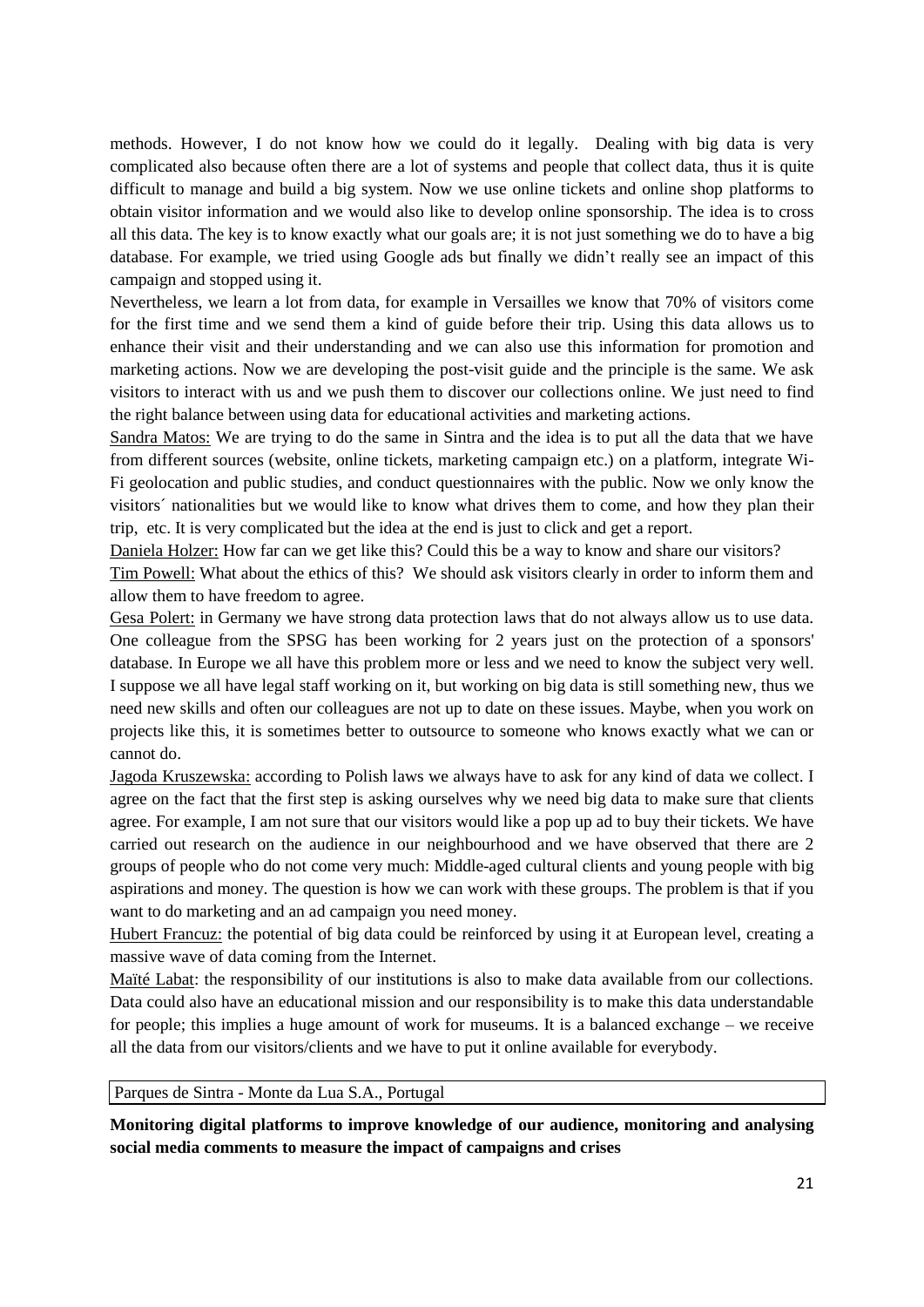#### Sandra Matos, Digital Communications Executive verifier

Parques de Sintra manages a lot of different sites and it is difficult to define a strategy since it is impossible for one person to manage 10 Facebook accounts.

In 2013, when Parques de Sintra started managing all these different sites, we understood very clearly that we needed to define a common digital strategy.

Our Facebook page was created in 2009 but at the beginning it was managed by a person who was not even from the communication department. Later, our company understood that the strategy had to be well defined instead of allowing anybody to post anything. In 2013 I joined the company and our new website was launched, the TripAdvisor page was registered, and we added Google+ and LinkedIn. In 2014 we launched the YouTube channel and another more specific Facebook page just for Portuguese people; In April 2015, we launched online ticketing.

Facebook has been growing, it started with 12.000 fans in 2013 and now we have at 200.000. What is really important is to define your strategy for positioning. You have to know your audience, to whom you are speaking. We have two different audiences because our Facebook fans are mainly Portuguese but our visitors are mainly foreigners.

We observed that the most successful posts are posts with photos because that is what people like and share the most. It is also important to schedule the post for the right time. Posts are often translated (Portuguese and English) and we aim to make people feel part of the site. For example, right now the National Palace of Queluz is undergoing major restoration work and every week we post something about it in order to include people in the transformation. One of our problems is that people get lost in the park since it is situated in the middle of the forest. In this case scenario Google + is very useful because it allows us to monitor data.

It is important to know how many people search our website; we can track where they drive from and it is important to understand where we can place advertisements and what people ask the most.

We registered the site on TripAdvisor in order to monitor what people say about us after the visit. In this way we understand our audience better and we can also interact with visitors in order to help them obtain the right information.

The Youtube channel is quite successful because video is very engaging. The average time spent visualising our videos is 1:30 minutes.

Since last year we have also done some digital campaigns to promote the park and monuments in the UK, Spain and Germany and we only use keywords. It has not been as successful as we expected. It has generated more people on the website but finally it has not generated the sales we were hoping for. When we hold some events, such as concerts, we use digital campaigns to promote them and increase sales. In this case ad words are not enough and we try to be present on TV, in newspapers, Facebook etc.; every concert we have promoted this way has been sold out (instead of 50% without any digital campaign). We use campaigns also to promote our Birthday program (kids' parties in the park) and it works. Furthermore, we can collect data and use it.

We also have a platform monitoring our presence on social media and what visitors say about us on social media in order to analyse data, understand visitors´ level of satisfaction and the topics they talk about the most. This platform brings together big data, but only from social media. In this way it is easy to react quickly in case of crisis or to adapt our content and directly reach the interest of our visitors. We can also see who the opinion leaders are, monitor bloggers and interact with them. Sometimes we invite them because they are very important in promoting our sites.

Every day there is a new list of all posts and topics on social networks (not only the ones where we are present) which help us to manage situations especially in case of crisis. We have an alarm system for a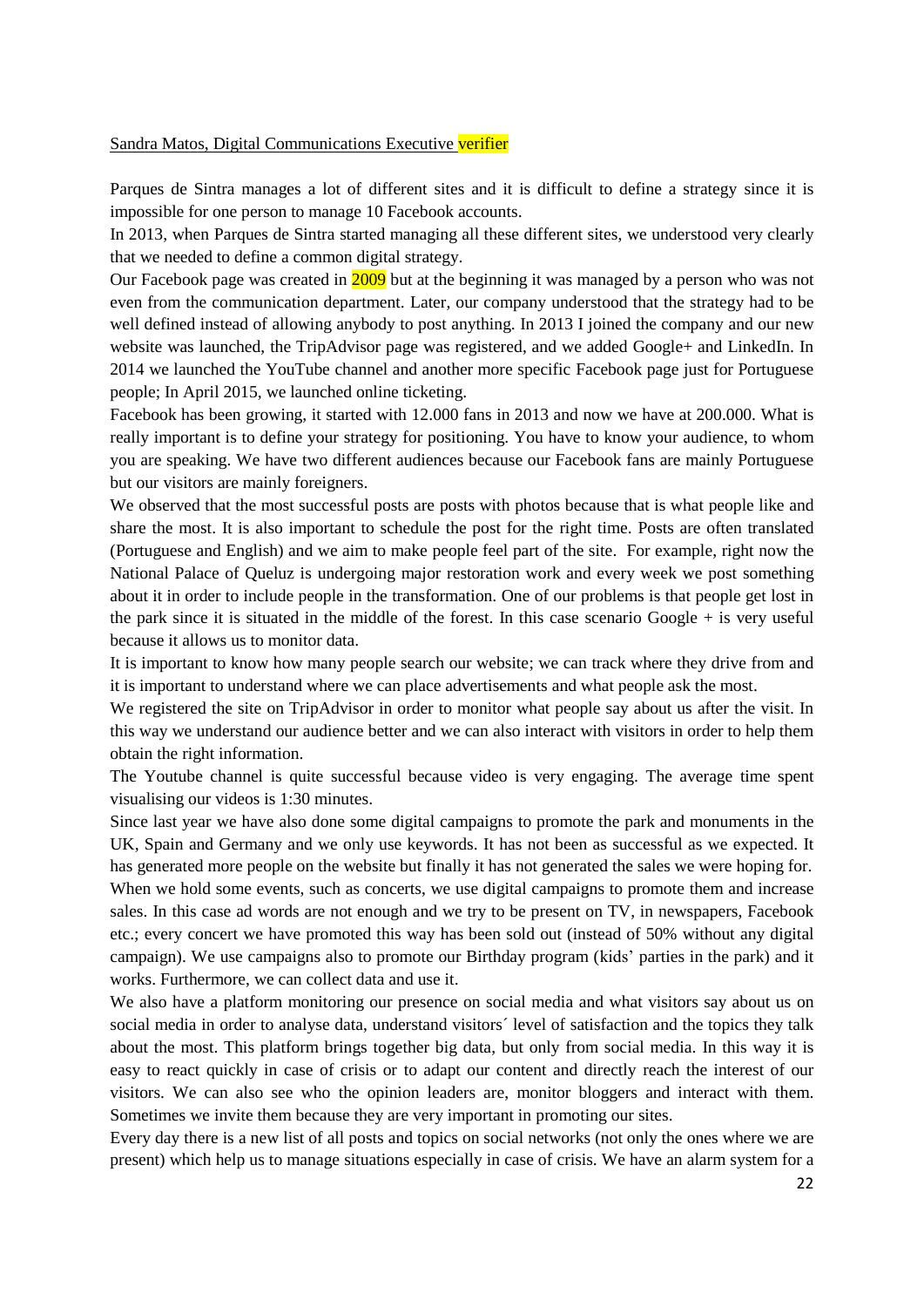crisis on social media and for example, last year we had to manage a strange situation: a very old tree, which was sick had to be cut down and people started to complain on social media; thanks to that alarm system we were aware of the issue in real time and were able to react quickly and avoid greater damage.

The next project is developing a study platform that can produce aggregated data and reports.

We are using a company called "*Seasons"* but there are a lot of types. We use a paying one but there are also some free; with the free ones you only have access to a set amount of mentions over which you cannot control it anymore.

Maria Beatrice Failla: In Italy, we are late on this issue. Do you have a protocol to analyse and monitor this data and to improve interaction between museums, followers and visitors?

Sandra Matos: We are just trying to figure it out and see what is the best. There is no protocol.

Maïté Labat: About the analysis you get, have you observed a difference in the communities you have on Facebook and Google+? For example, in Versailles we have observed that people using Twitter are different from those who use Facebook It is difficult to measure it.

Sandra Matos: We have noticed this too, but unfortunately for the time being we do not count these statistics. For example the test says that approximately 30 people who are on Facebook are also on Twitter which you can finally see from the type of post.

Daniela Holzer: I have made a reporting template and I have observed that there is no crossover point to check the impact on Facebook and Twitter. I can share the template if you are interested.

Tim Powell: Did you have a balance between interactive posts and posts that are just entertainment?

Sandra Matos: Most of the posts are entertainment and what is interesting for us to know is that people are very interested in detailed, substantial posts with real sentences rather than small pieces of information (especially on history subjects and curious facts). These posts work better and push people to learn more. Then sometimes we create quizzes to give free concert tickets, however, they do not participate, they just want to use the content, transforming and adapting it.

Jagoda Kruszewska: Did you analyse what kind of post the people really like? As Facebook changed its policies, did you observe that content is spread in different ways depending on whether they contain more or less text or pictures. We have asked Facebook some questions but they never answered. They only contact us when they want to sell ads. However, Facebook is quite new in Poland.

Sandra Matos: Yes I noticed that while comparing last year and this year; Facebook changed its algorithm. The posts that reach more people are those with pictures and the engagement is higher. I think they changed the way they calculate because it is impossible to increase engagement while reaching fewer people than before.

Tim Powell: it is a closely guarded secret; they want to make money by selling ads.

Maïté Labat: I think they need nice cultural pages with high quality content; this is why they approach many museums. They realised that museums are important for them because even if we do not have a lot of money and we are not the biggest clients, we display high quality content on museums.

# The Peterhof State Museum-Reserve, Russia **The first steps towards a successful social media presence** Valeria Karpovich, PR specialist

The Peterhof State Museum-Reserve has not developed a structured digital strategy yet. Recently, the museum has realized that all its palaces are not connecting as one museum complex so it needs some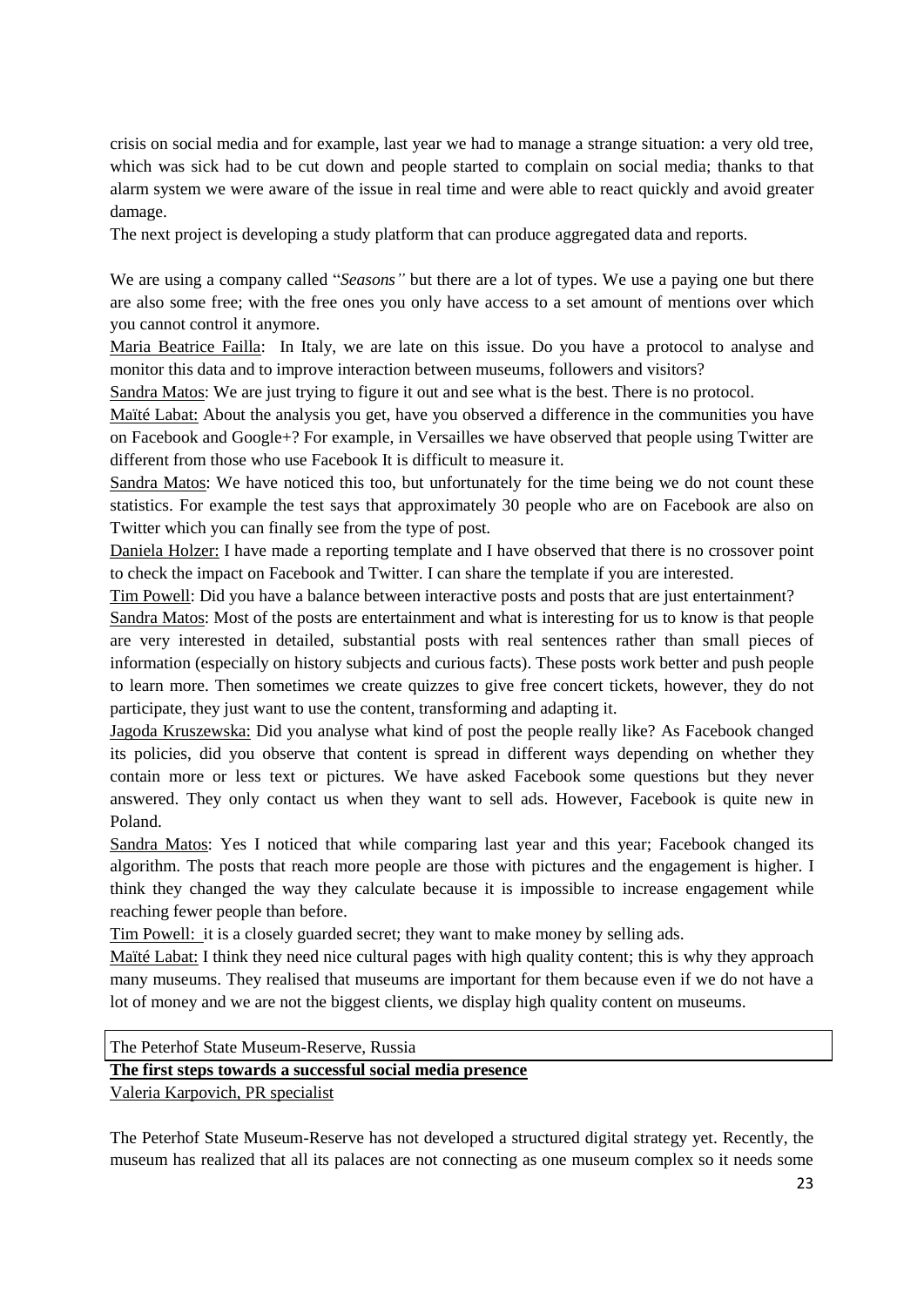rebranding. We started by making a logo and we have also developed a project with Google and Samson online. Last year we worked a lot on our websites (including the project with Versailles). We updated the website with a Russian designer paying considerable attention to what visitors might appreciate the most and analysing other European websites. Furthermore, we tried to adapt and modify the texts. We also asked our photographer to take interesting shots of our museum, hoping that people stay more than 3 minutes on our website; we have created a good app adaptation for mobile phones.

This year we are also working on our Instagram account but it has not been very successful. The reason is quite simple; we do not have enough staff to manage it. For the same reason we have only 3000 followers on Facebook, but we have a local social media where we have a lot of Russian followers. Unfortunately, we do not have a Twitter account. Nevertheless, this year we are launching a contest on Instagram asking visitors to upload their photos of Peterhof. The author of the most popular photo will get a prize.

In September we have a great multimedia show with sound and fireworks which is a real success for Peterhof and for its image.

#### **Discussion: How to manage an e-reputation – the role of opinion leaders, blogs, Wikipedia…**

Moderator; Tim Powell, Digital Producer, Creative Programming and Interpretation Historic Royal Palaces, United Kingdom

Nowadays, social media and new digital technologies in general, create new challenges and we have to be very careful because places, that we are representing, have symbolic meaning. I am thinking especially about managing the reputation in crisis situations and I have some good examples about very interesting ways to respond. For example, some time ago a prehistoric object from the National museum of Denmark was discovered to be a fake: they responded by making a video with a curator explaining what had happened.

Maïté Labat: Anish Kapoor exhibited 6 works of art in the gardens of Versailles, at the beginning of June. The artist never told us the name of the pieces but three days before the exhibition opened he was interviewed by a French newspaper. During that interview, he said that one artwork was called "dirty corner" and that it was the queen's vagina in Versailles. You can imagine the communication crisis; it was crazy on social media. We know that every year it is hard with contemporary art in Versailles, but on this occasion, Catherine Pégard, our President decided to tweet by herself. Many people started to send message insulting her, asking for her dismissal. We chose not to answer any insulting messages but only reasonable questions. Of course, internal coordination was difficult, especially on social media where we also see a lot of political and racist posts. However, the traditional press was quite positive. Communication crises are always hard to handle because you are never prepared.

Tim Powell: We have never had this type of crisis, but while we were sponsored by De Beers, traditionally linked to mine accidents in the Congo, we had some difficulties. In that case, if conversations get negative, we drive them into a blog (which has no followers!).

Sandra Matos: I think it is good that discussions are shown on social media. The key is having a channel that you control as you can act quickly. A lot of museums do not want to be on social media because they are afraid; however, being there makes you aware of the problem. If you just work with traditional tools you cannot control the problem as quickly as on social media.

Matteo Fagiano: Our worst moment was 2 years ago when one of our directors was arrested. It was hard to manage on social media, it was a big crisis and we were not prepared to manage it. Social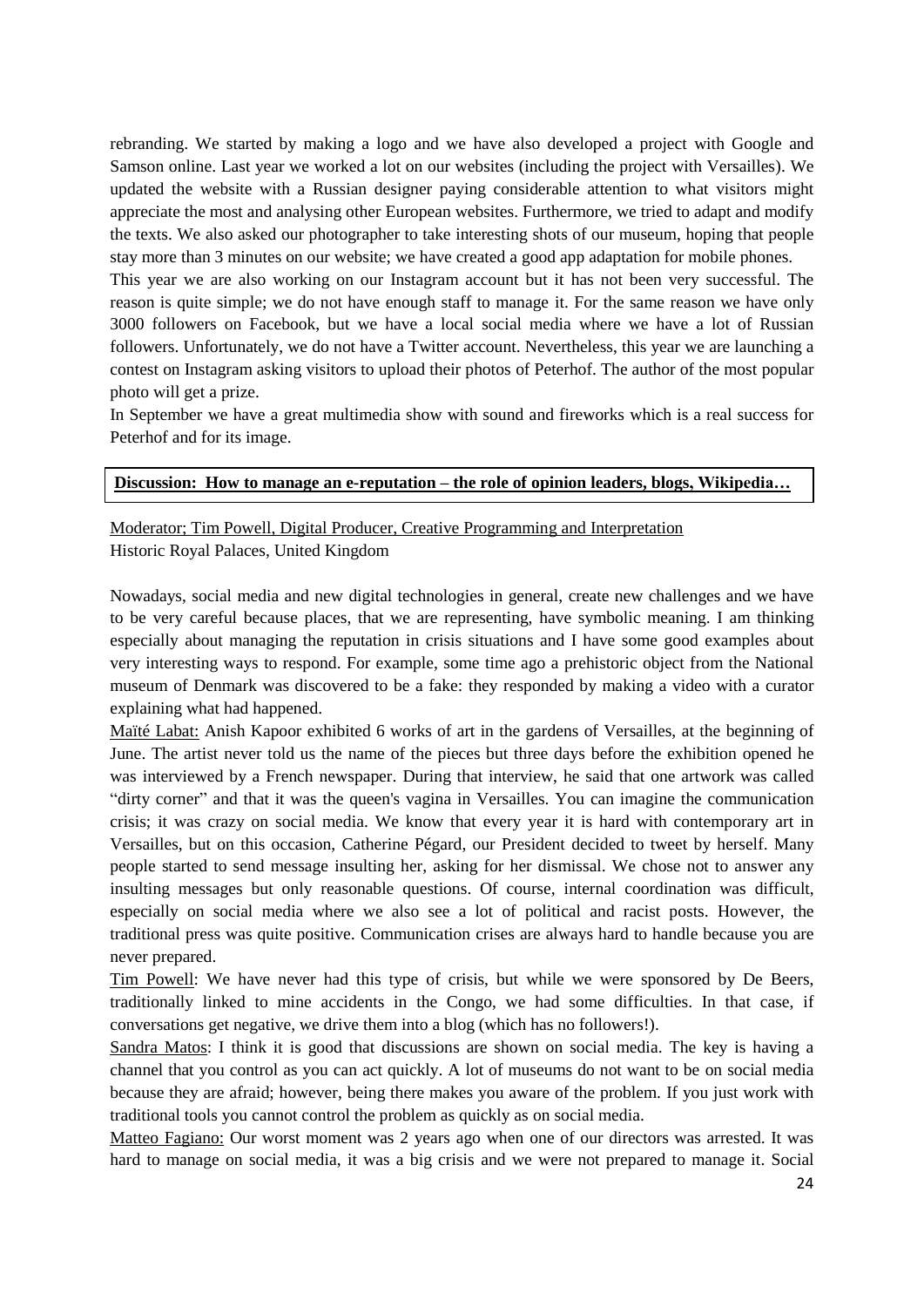media were not professionally managed and we decided not to reply, because we had no argument. Whatever we could say might have created more confusion. On that occasion we saw our good reputation, built over many years, vanish in a moment due to something that the institution had no control over.

Maïté Labat: The most important thing is the coordination inside the institution. Even if our senior management is convinced that digital is important, they still do not have the reflex to use social media when crisis comes, they always think about the traditional press while the news is already on Twitter; this is inevitable now. It is a long process to integrate social media into people's mentalities. They cannot build a strategy like they did 10 years ago when media did not have this power to spread information. In Versailles we still have a lot of work to do in this sense. Our heads often forget that crises always appear in social media first and not in newspapers. This is a reversal of former practices and it is very important to consider this phenomenon now.

Gesa Polert: in SPSG we have guidelines for everything we have to say, both to the press and social media (even if we are just beginning) and policies to manage our reputation. Using social media changes the type of communication. For example for more than 10 years we have had questions related to our park entrance; of course, communication is local and the press is not interested in it. However, it is very important to be able to get in contact with our visitors and to answer their questions. Being present on social media could help us to do so.

Daniela Holzer: in Schönbrunn an employee that had been dismissed opened a web site, attacking the reputation of the Palace. We were not prepared to face something like and we made a lot of mistakes. The attack was often against our boss who did not want to answer personally and asked us to use the institution account which was a very difficult situation. I advised my boss to get off social media since it was so personal to discuss such things on social media and I suggested that he invites the employee to discuss things face to face.

Tim Powell: the first rule is: never ever lie. Never pretend to be anyone else because actually, if you work inside the palace, you project your point of view. Sometimes, the staffs want to show that we have happy visitors and so they write comments on social media platforms, however, we do not need that since we already have happy visitors. In terms of improving reputation, when it comes to social media, we are required to adopt the rules of the game adapting to the style of these new media. If HRP have been successful on social media, it is because we have made the effort to be more playful, more relaxed, more conversational, and interactive. We are closer to visitors when using words like "historical", "royal" etc. Your tone of voice has to be more social than in a non-digital channel.

Maïté Labat: I agree. In fact our most popular tweet was on 31 December, saying "is everybody ready tonight" using an image of Louis XIV dancing (he is known for his passion for dancing). It was successful because it was very playful.

#### **Workshop: Projects for sharing communities.**

Maïté Labat: we would like to talk about Google; I know that a lot of Residences already work with it. At Versailles we have been working with Google since 2009 with street view and we were the first French museum in the "Art project".

This year, we developed a virtual exhibition with another French institution called the Palace of Vaux le Vicomte (the palace of Nicolas Fouquet, finance minister to Louis XIV). There is a curious story behind this palace because it seems that Louis XIV was jealous of a beautiful party given by Fouquet, that he decided to have him arrested. The stories of the two men are clearlylinked and we wanted to develop an exhibition about their common taste for art and how they employed the same artists like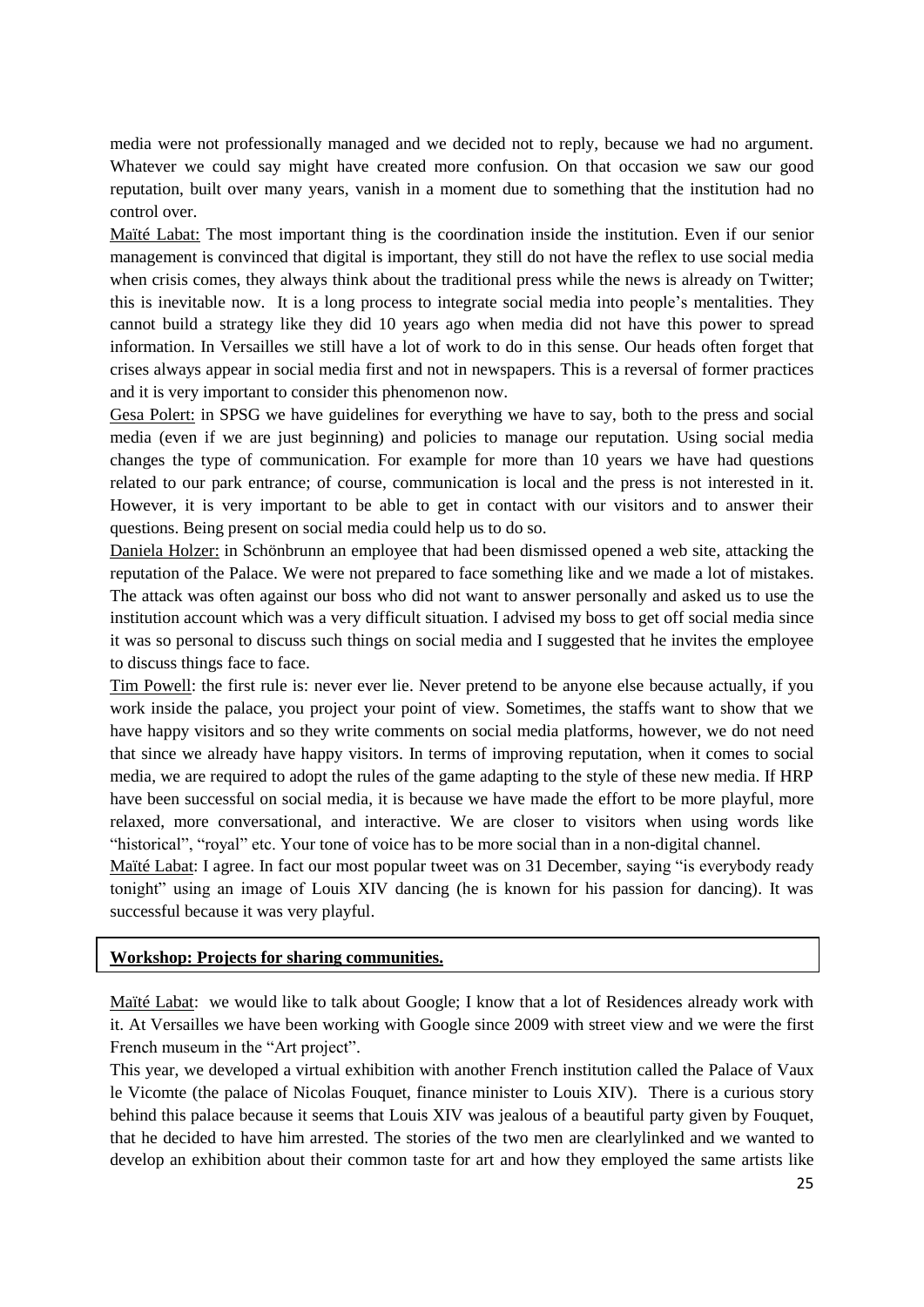Charles le Brun or André le Notre. Google developed a new tool especially for this project that allows institutions to share collections online, so now we can assemble collections in the same virtual exhibition.

As long as your institutions are on the Google platform, it could be interesting to think of a common exhibition of European Royal Residences since we could share our collections on the Google platform. My former digital advertising boss at Versailles is now working at Google and thus it is easy for us to keep in contact with them. Basically, Google provides free tools and maybe they could make them available for us if we plan to create a common project.

The same way we built a project with Peterhof about Peter the Great's trip from Russia to Versailles, we could share our collections as now a lot of us are on the Google art project and we also have free tools. Maybe, it could be an action to develop ARRE, taking advantage of the international brand image and power of Google as long as we find common topics and curators from every residence participate. For the project with Vaux le Vicomte we created a team with one curator and two digital managers from each institution and it took 3 months to set up the project and put online the virtual exhibition. Also, because of the originality of the topic, the exhibition gained a lot of attention from the press and for ARRE it could be a very good way to go public and not to be just a network of professionals. I think this could be a way forward for development. Google could be interested in providing support for this type of operation but it is the role of our curators and scientific colleagues to launch it.

Tim Powel: We have been trying to be on Google, but we are not yet because the contract was difficult.

Sandra Matos: We are on Google maps and we also have Google street view of the parks. Queluz, Sintra e Pena collections are in the Google art project and we have also made a virtual exhibition in Queluz Palace.

Matteo Fagiano: We also have street view in the gardens, and interiors and collections are in the Google art project.

Konrad Pyzel: Google became interested in street view in Poland with the 2012 Football Championship and on this occasion they contacted us, asking permission to publish images on street view in the court of our Palace. We tried to take advantage of this request, asking them to participate in the art project. It was a really good experience; they even provided the translated version of the contract. In 2012 we were one of just 2 museums in all of Poland participating in this project and the press were very interested in this operation since it was new at that time in Poland. Today we have 55 art works in the Google project and for us it has been extremely useful. Of course we gained audience but this cooperation had a very positive impact on the museology environment in Poland. A lot of museums in Poland contacted us to learn about our strategies in the field of audience management; success has been related to the scientific and professional environment. We also launched the Gigapixel image.

Gesa Polert: we also collaborated with Google, but what surprised me a little bit was that they had never told us before what we had to do and they never tell you what your work looks like afterwards. I would be interested to share this experience with you maybe in another meeting.

Tim Powell: What is the audience for the Google art project?

Maïté Labat: You have a statistic tool and you can link it to your platform, in order to attract people and journalists. Our first exhibition was 3 years ago and it reached 2 million views. In the same manner it could be extremely interesting and useful in terms of traffic and popularity to show the public that we exist as a European network. This group was created to share experiences but we could also imagine doing something together in the public eye, showing how this efficient network makes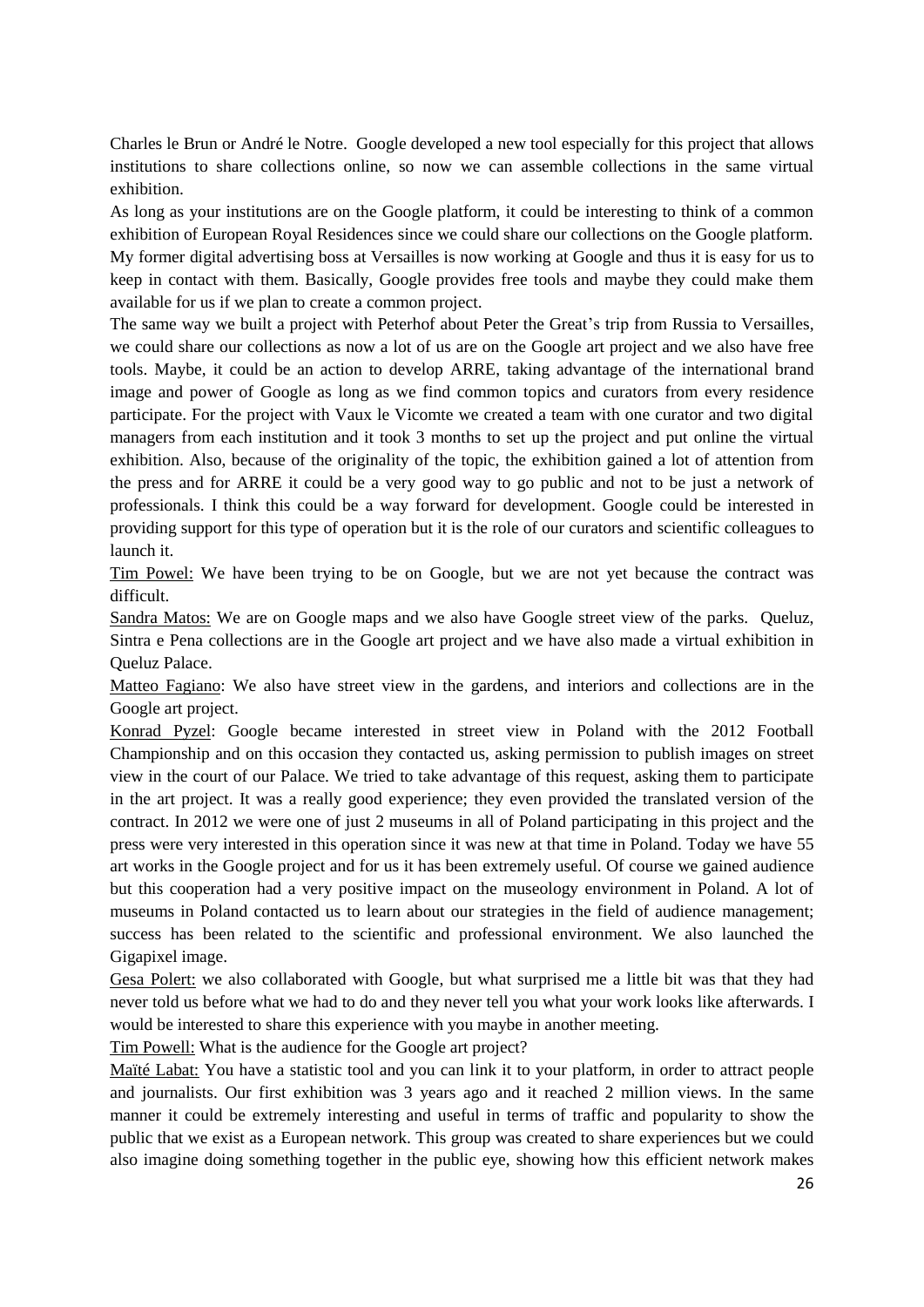sense on a historical level. Maybe we could just start by making a video like a teaser of royal residences in Europe.

Tim Powell: It would be good to have social media activities about common events. For example, next year in England will be the year of the gardens.

Matteo Fagiano: It is time to try to work all together, to identify some common projects to be developed immediately and to work as a unique entity. For instance to share our community and to inform our network, that we are all part of this network of Royal Residences and telling them about the activities that other residences organize. We can start to inform our communities that we are a network.

- 1) My first proposal is to create a Facebook group, all managers of social media or communication activities could join this group to share experiences, easy to do! We can do it immediately.
- 2) The other proposal would be to identify a common # hashtag that we can use simply when we write a tweet with issues related to the Association. We would dedicate a follow Friday on our Twitter feed with the aim of informing our communities about what other residences do. Then we have to join forces on others fronts. For example, we can inform each other on the FB page about events being organised by our residences so the other residences can post a tweet about it or just before the opening day.
- 3) We could also create a social wall with a streamed flow of all content published under the same # in order to raise awareness of the existence of this European network.

In this way we help the public to understand that there is a European network.

If you all agree we could set up this private group on FB and through that tool start working on this project of a day on Twitter dedicated to us. If we all agree, we can create an ARRE hashtag and use many topics.

Maite Labat: The first proposal regarding a common private group is a very good idea. I am sure it could work. For example, similarly, 3 weeks ago in Versailles we received 50 community managers of French museums with whom we have created a joint working network. We meet every 3 or 4 months in different museums and we are very efficient because we can share our day life professional issues, including difficulties.

About the proposal of a #Follow Friday for European residences, I was thinking we could prepare an event that take place once a year and that could be an entire day dedicated to the Royal Residences like "ask a curator day" trying to gain audience and set one day each year dedicated to Royal Residences of Europe on Twitter (it is the easiest way) and I am sure we could get support from Twitter.

We have just to choose a date!

Gesa Polert: We have used an acronym for more than 10 years but it never worked and from our experience I do not recommend using one because people do not remember it. For the general public it would be better to use something easier than "ARRE" like for example "Royal Residences". ARRE could be reserved for internal professional communication.

A recurring problem in ARRE technical meetings is to define "residences" because it is not the right term for everybody (Castles, Palaces…).